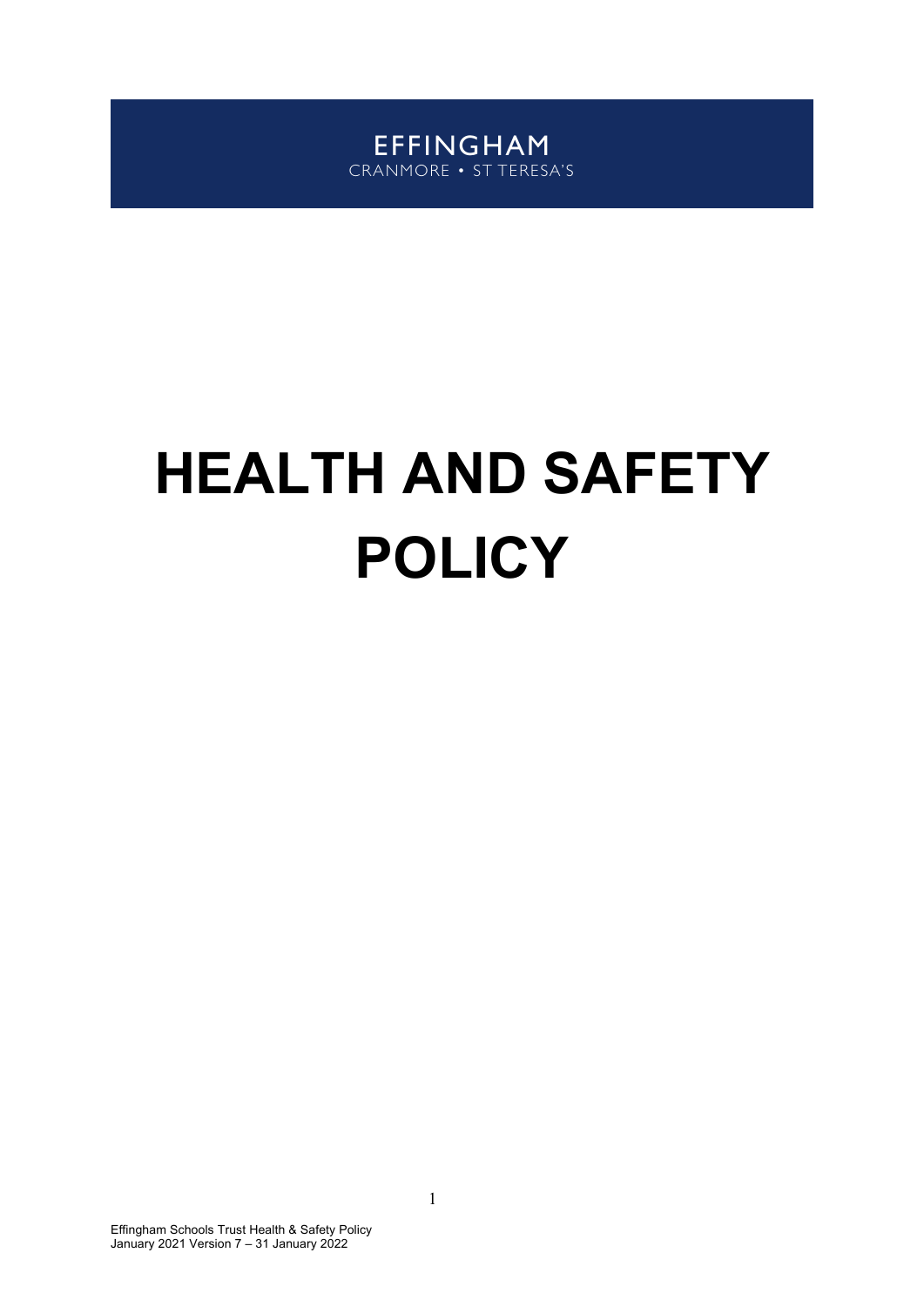# **1.0 RATIONALE**

At Effingham Schools Trust (EST) we believe that excellence in the management of health and safety (H&S) is an essential aspect of school life. We believe that our pupils, staff and visitors are the most important asset of our Trust and therefore we aim to create an environment where pupils, staff and visitors are safe at all times. This is achieved by following procedures to minimise risk and teaching good habits so that individuals are able to take care of themselves and each other, recognizing that some activities have an element of risk and acting to reduce this to an acceptable level.

# **2.0 AIMS**

Through our Health and Safety policy we aim to:

- promote the safety and welfare of all members of the EST community;
- promote good safety procedures, alertness and control and instil concern and consideration for the safety of others;
- teach sensible safety habits within the whole curriculum either in standalone instruction or embedded through lessons;
- encourage pupils to develop beneficial habits through good health and hygiene routines;
- teach safety as part of pupils' duties where appropriate;
- provide and maintain adequate welfare facilities as appropriate;
- formulate effective procedures for use in case of a fire or evacuating the school premises;
- make arrangements for ensuring safety and the reduction of risks to health in connection with the use, handling, storage and transport of articles and substances;
- ensure the provision of sufficient information, instruction and supervision to help all employees and pupils to avoid hazards and contribute positively to their own health and safety, as well as access to health and safety training as appropriate or as and when provided;
- ensure safe use of information technology at every level;
- maintain all areas within the school in a condition that is safe and with minimal risk to health;
- ensure access to and egress from both St Teresa's School and Cranmore School, in a condition that is safe and with minimal exposure to risk.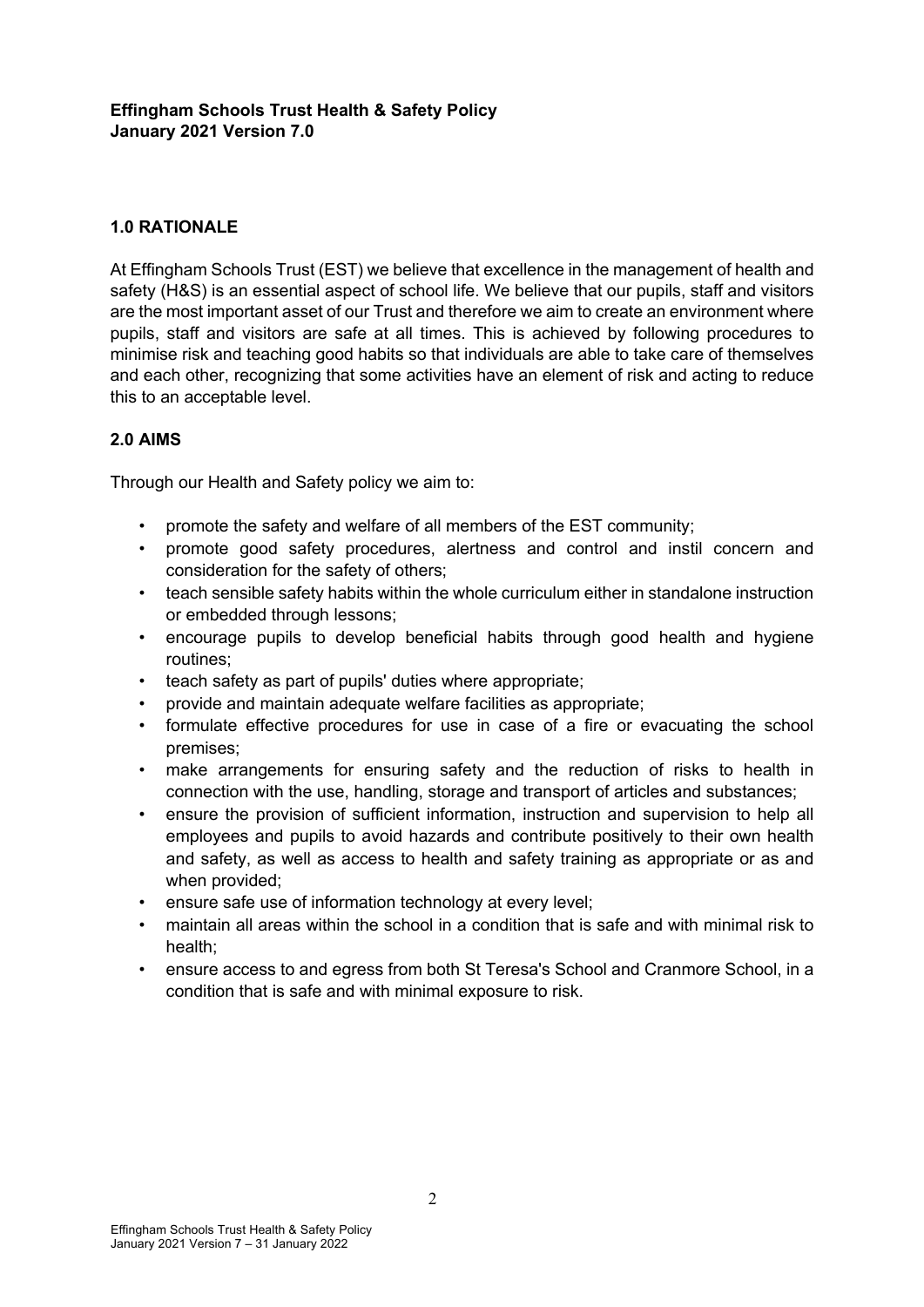# **3.0 ORGANISATION OF HEALTH AND SAFETY**

There is one H&S Policy for the EST with two separate H&S Committees responsible for the delivery of H&S at Cranmore and St Teresa's. Membership of the committees are as follows:

| <b>St Teresa's H&amp;S Committee</b>                 | <b>Cranmore H&amp;S Committee</b>                 |
|------------------------------------------------------|---------------------------------------------------|
| <b>Executive Director</b>                            | <b>Executive Director</b>                         |
| Director of Operations (H&S Manager & Chair)         | Director of Operations (H&S Manager &<br>Chair)   |
| H&S Governor - Maureen Wilkinson                     | H&S Governors - Cathy McMullan<br>- Michael Agius |
| Facilities & Estates Supervisor (Deputy H&S Manager) | Facilities Supervisor (Deputy H&S Manager)        |
| <b>Head Senior School</b>                            | Head                                              |
| <b>Head Prep School</b>                              | Deputy Heads                                      |
| <b>IT Manager</b>                                    | <b>Head Junior Department</b>                     |
| Deputy Heads                                         | <b>IT Manager</b>                                 |
| <b>School Nurse</b>                                  | <b>School Nurse</b>                               |
| <b>Catering Manager</b>                              | <b>Catering Manager</b>                           |
| <b>Head of Boarding</b>                              | Director of Sport                                 |
| Director of Sport                                    | <b>Head of Science</b>                            |
| Science Department representative                    | Head of DT and ICT                                |
| <b>Transport Supervisor</b>                          | <b>Cleaning Manager</b>                           |
| <b>Cleaning Manager</b>                              | Caretaker                                         |
| <b>Equestrian Director</b>                           | <b>Transport Supervisor</b>                       |
| School Groundsman                                    |                                                   |
| Caretaker (to be appointed March 2021)               |                                                   |

# **4.0 RESPONSIBILITIES**

# **4.1 Governors and Executive Head Responsibilities**

Governors and the Executive Head are responsible for implementing this policy within the EST. They will:

- a) monitor the effectiveness of the H&S policy and the safe working practices described within it and shall revise and amend it, as necessary, on a regular basis;
- b) prepare an emergency evacuation procedure and arrange for periodic practice evacuation drills (at least once a term) to take place and for the results of these to be recorded; prepare a lock-down procedure and arrange for practice drills;
- c) make arrangements to draw the attention of all staff employed within the EST to the school and departmental safety policies and procedures and of any relevant safety guidelines and information issued by relevant authorities;
- d) make arrangements for the implementation of accident reporting procedures and draw this to the attention of all staff at the school as necessary;
- e) make arrangements for informing staff and pupils of relevant safety procedures. Other users of the school will be appropriately informed;
- f) ensure that appropriate health and safety inspections are undertaken for work and school activities;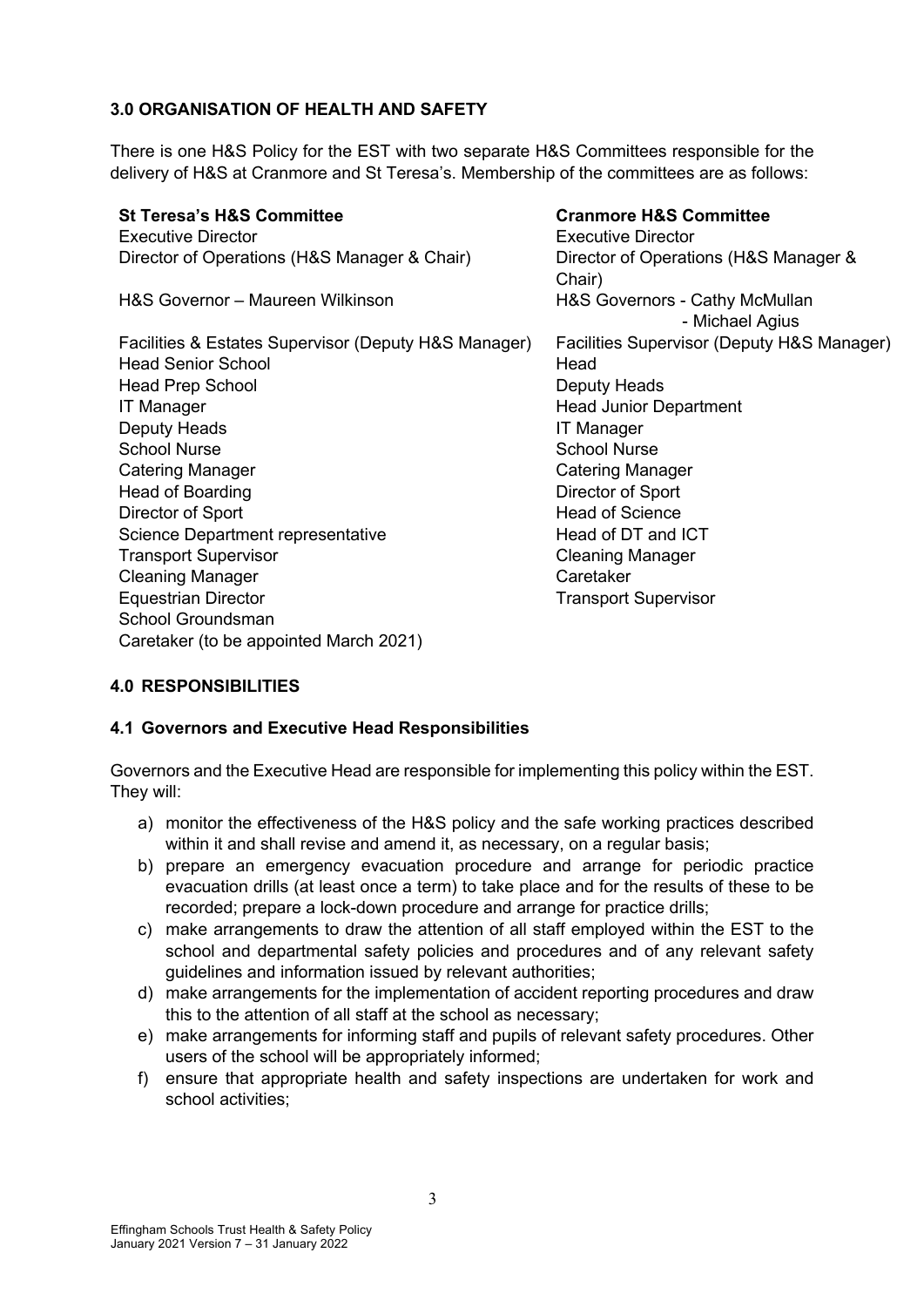# **4.2 Duties of the Person Delegated to assist in the Management of Health and Safety (known as the H&S Manager)**

This will be the Director of Operations. The H&S Manager will:

- a) assist the Heads in the implementation, monitoring and development of the H&S policy within the EST;
- b) monitor general advice on safety matters given by relevant bodies and advise on its application to the schools;
- c) co-ordinate arrangements for the design and implementation of safe working practices within the schools;
- d) investigate any specific health and safety problem identified within the EST and take or recommend (as appropriate) remedial action;
- e) order that a method of working ceases, on health and safety grounds, if deemed unsafe;
- f) assist in carrying out regular safety inspections of the schools and its activities and make recommendations on methods of resolving any problems identified;
- g) ensure that staff with control of resources (both financial and other) give due regard to safety;
- h) co-ordinate arrangements for the dissemination of information and for the instruction of employees, pupils and visitors on safety matters and to make recommendations on the extent to which staff are trained.
- i) arrange for the withdrawal, repair or replacement of any item of furniture, fitting or equipment identified as being unsafe;
- j) report to the insurers any defect in the state of repair of the buildings or their surrounds which is identified as being unsafe and make such interim arrangements as are reasonable to limit the risk entailed. Make arrangements for a slips and trips register;
- k) monitor, within the limits of their expertise, the activities of contractors, hirers and other organisations present on site, as far as is reasonably practicable;
- l) identify any member of staff having direct responsibility for particular safety matters and any member of staff who is specifically delegated to assist Governors and the Heads in the management of health and safety within the EST. Such delegated responsibility must be defined as appropriate;

# **4.3 Duties and Responsibilities of the Cranmore and St Teresa's Deputy H&S Manager**

The Cranmore Facilities Supervisor is the Cranmore Deputy H&S Manager. The St Teresa's Facilities & Estates Supervisor is the St Teresa's Deputy H&S Manager.

The Deputy H&S Manager will:

- a) maintain the premises and repair any minor health and safety issues;
- b) identify and arrange for any larger issues to be remedied by outside contractors;
- c) train staff in health and safety in consultation with the H&S Manager;
- d) conduct annual risk assessments in consultation with the H&S Manager;
- e) conduct fire drills and update records accordingly;
- f) ensure security of the buildings during and outside school hours;
- g) deputise for the H&S Manager as required;
- h) organise and train staff in health and safety.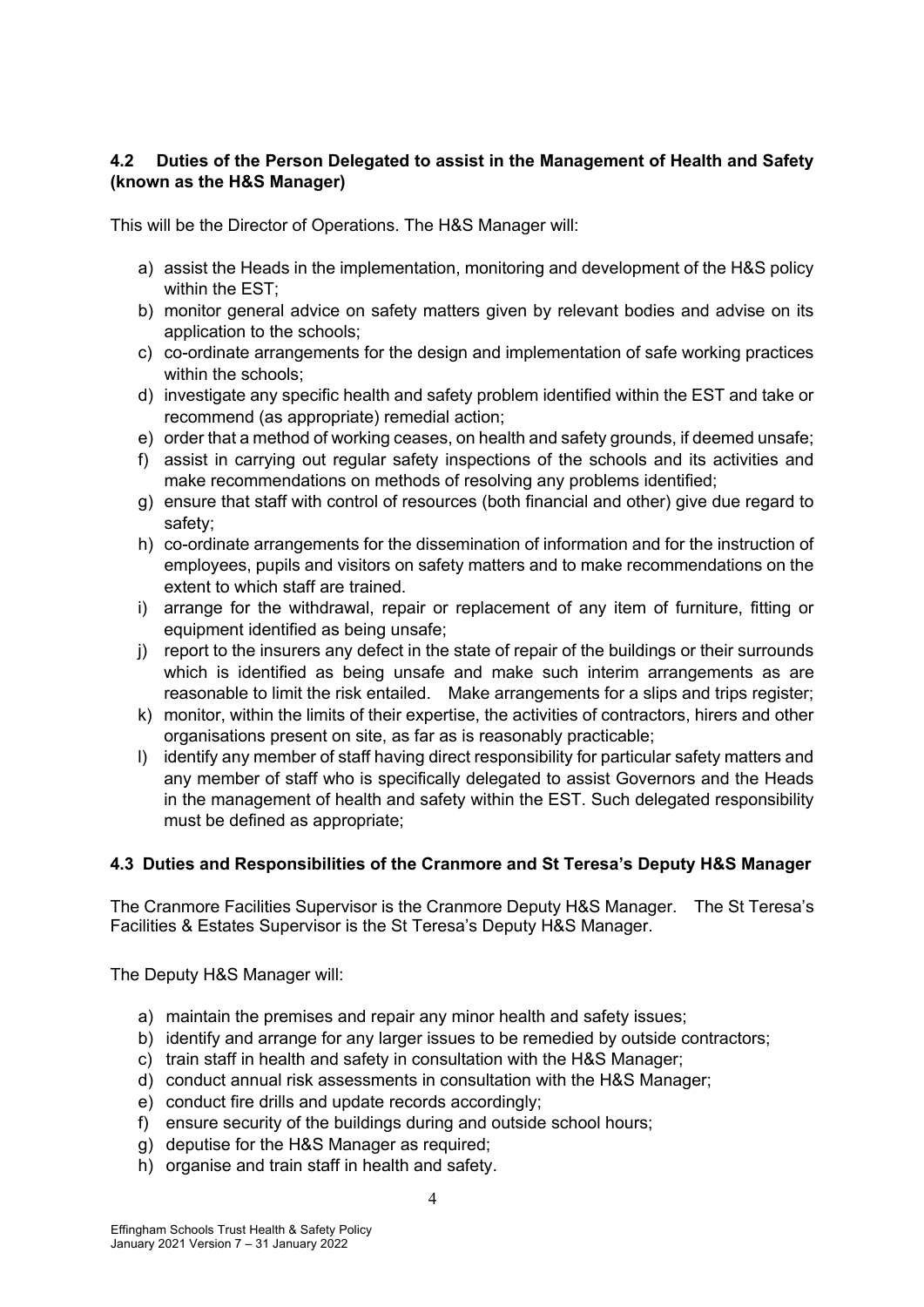- i) ensure that heavy machinery or plant movement is controlled and supervised;
- j) oversee the management of asbestos and maintain the asbestos register and follow the Control of Asbestos Regulations 2012 and Managing and Working with Asbestos 2013.
- k) arrange annual maintenance and safety checks on all electrical, gas, water and plant equipment appropriate to meet or exceed industry standards;
- l) ensure that all glazing is safe and any breakages made secure and repaired as quickly as practicable.
- m) ensure the fire risk assessment is updated by external organisation at least every three years.

# **4.4 Responsibilities of Staff**

All staff are responsible for the health and safety arrangements in relation to staff, pupils and volunteer helpers under their supervision. In particular they will monitor their own work activities and take all reasonable steps to:

- a) exercise effective supervision over all those for whom they are responsible;
- b) be aware of and implement safe working practices and to set a good example personally;
- c) identify actual and potential hazards and introduce procedures to minimise the possibility of mishap;
- d) ensure that any equipment or tools used are appropriate for that use and meet accepted safety standards;
- e) provide job instructions, warning notices and signs as appropriate;
- f) provide appropriate protective clothing and safety equipment as necessary and ensure that these are used as required;
- g) minimise the occasions when an individual is required to work in isolation, particularly in a hazardous situation or on a hazardous process;
- h) evaluate promptly and, where appropriate, take action on disagreement of health and safety arrangements;
- i) provide the opportunity for discussion of health and safety arrangements:
- j) investigate any accident (or incident where personal injury could have arisen) and take appropriate corrective action;
- k) provide for adequate instruction, information and training in safe working methods and recommend suitable training;
- l) ensure entry/exit are kept clear for emergency vehicles at all times;
- m) ensure pupils are supervised by staff (break duties);
- n) ensure smoking is not allowed on the school premises;
- o) complete risk assessments, where necessary, for any activity.

#### **4.5 Responsibilities of All Employees**

#### **WHENEVER AN EMPLOYEE IS AWARE OF ANY POSSIBLE DEFICIENCIES IN HEALTH AND SAFETY ARRANGEMENTS HE/SHE MUST DRAW THESE TO THE ATTENTION OF THE EXECUTIVE DIRECTOR, DIRECTOR OF OPERATIONS OR DEPUTY H&S MANAGER**

All Employees have a responsibility to: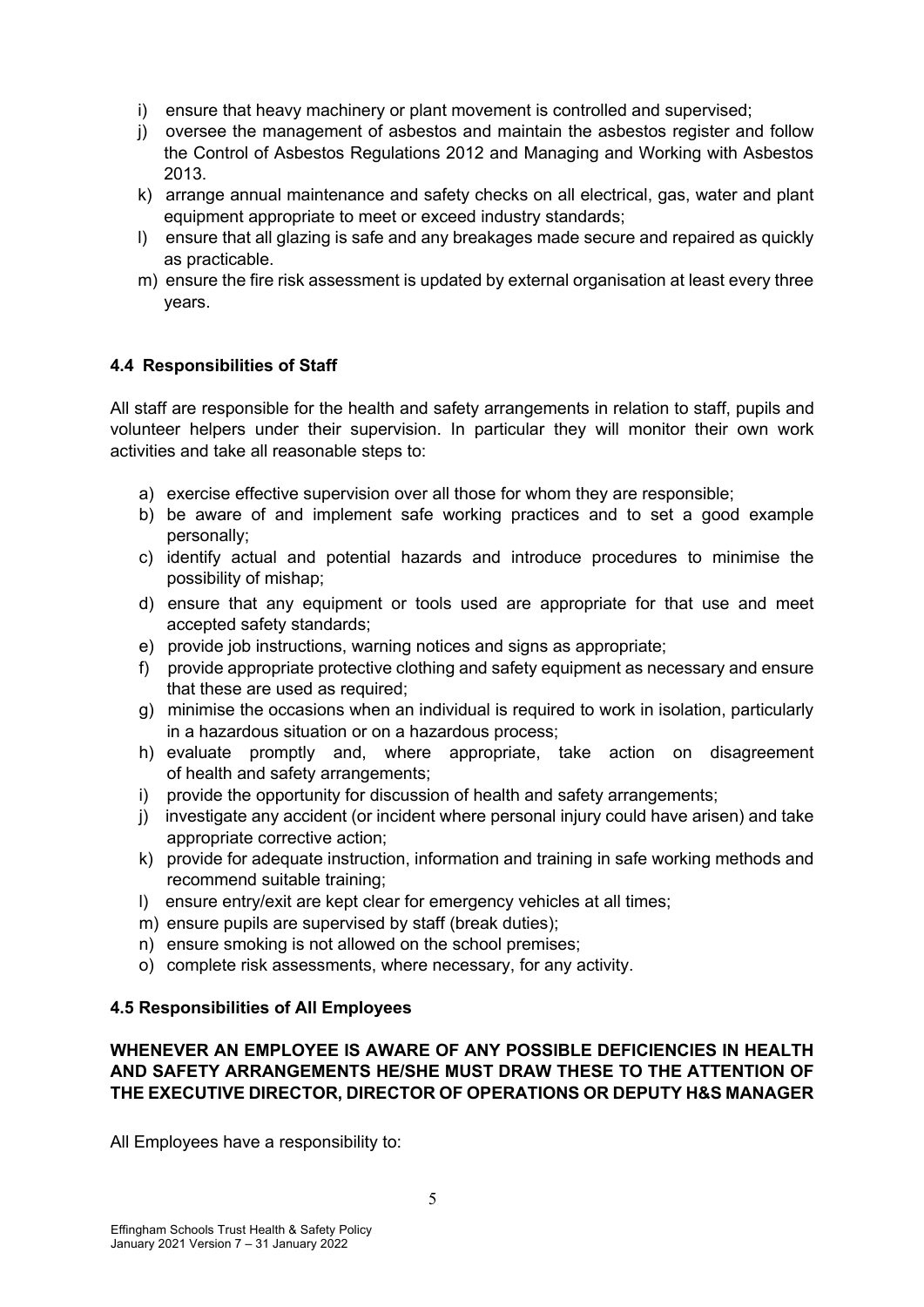- a) take reasonable care for the health and safety of themselves and of any person who might be affected by their acts or omissions at work;
- b) co-operate with the Governors, Heads and others in meeting statutory requirements;
- c) not interfere with or misuse anything provided in the interests of health, safety and welfare;
- d) make themselves aware of all safety rules, procedures and safe working practices applicable to their posts; where in doubt they must seek immediate clarification from their line managers or the delegated person responsible for health and safety;
- e) ensure that tools and equipment are in good condition and report any defects to the H&S Manager; use protective clothing and safety equipment provided and ensure that these are kept in good condition;
- f) ensure that offices and general accommodation are kept tidy;
- g) ensure that any accidents, whether or not an injury occurs, and potential hazards are reported to the H&S Manager in the first instance who is to inform the Executive Director and Heads.

Please note the following:

- a) it must be realised that newly appointed employees could be particularly vulnerable to any risk and it must be ensured that all relevant health and safety policies and procedures are drawn to their attention at an early stage;
- b) whilst it is a management responsibility to instruct all employees in safe working procedures in relation to their posts and work places, employees may from time to time find themselves in unfamiliar environments. In such cases, the employee concerned should be particularly alert for hazards, and if possible, seek help or guidance from a person familiar with the environment and specific hazards;
- c) all volunteer helpers will be expected, as far as reasonably possible, to meet the same standards required of employees;
- d) all new members of staff will be trained in health and safety as soon as possible within their scheduled new starter induction training.

# **4.6 Responsibilities of Pupils**

All pupils are expected, within their expertise, ability and understanding, to:

- a) co-operate with teachers and school staff on health and safety matters;
- b) not interfere with anything provided to safeguard their own health and safety;
- c) take reasonable care of their own health and safety, and;
- d) report all health and safety concerns to a teacher.

The Heads and teachers will endeavour to make pupils (and where appropriate parents/guardians and carers) aware of these responsibilities through direct instruction and also recorded in the Pupils' Behaviour Policy and PHSE programme. In addition information is given to all pupils in their student diary and are a key part of the annual induction programme.

#### **4.7 All Other Persons on the School Property Responsibilities**

All other persons on the school property will:

- a) observe the health and safety rules and the instructions given by persons enforcing the H&S policy;
- b) not work on the premises until the relevant rules are read, understood and accepted;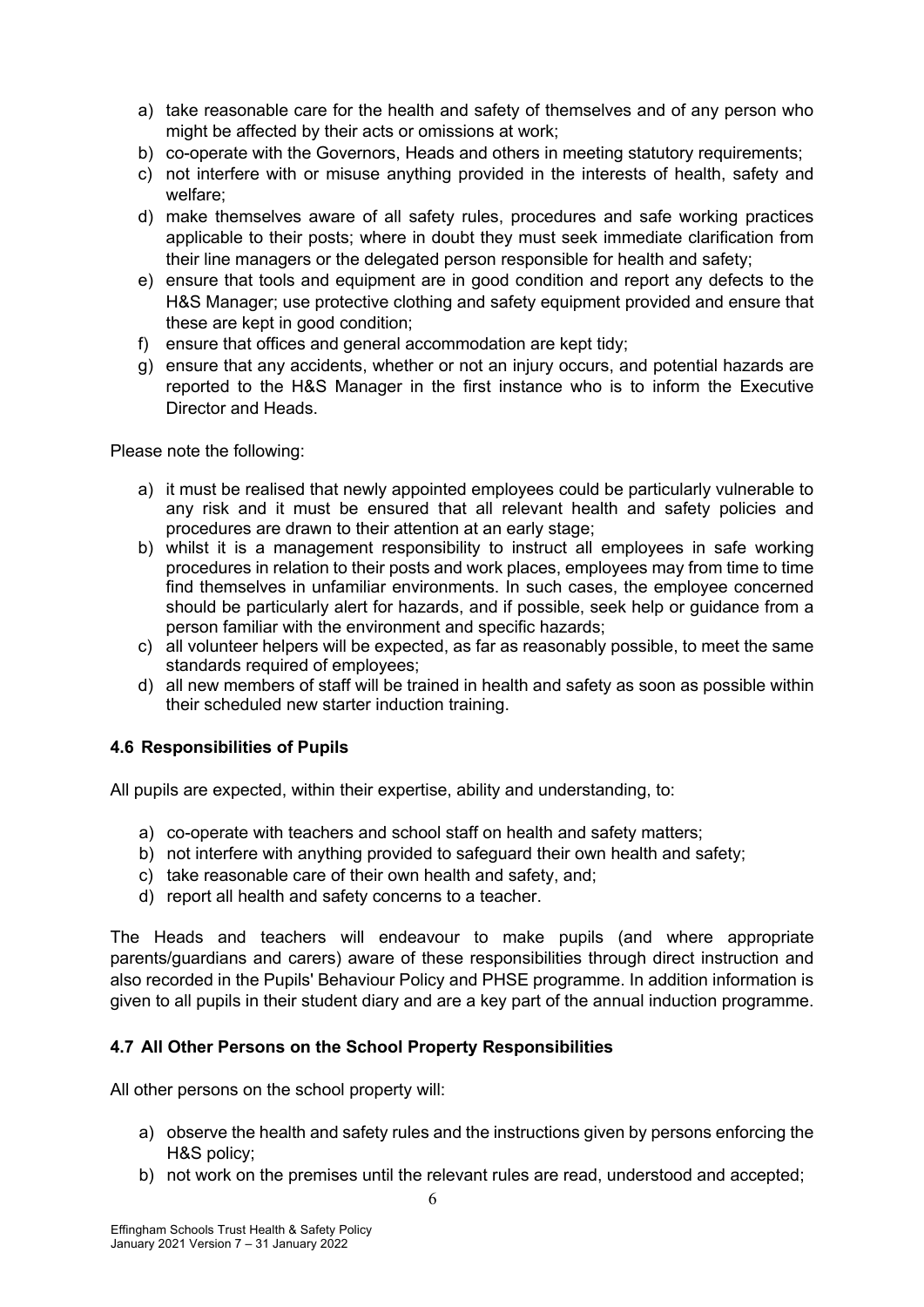- c) not work on the premises until covered by insurance against risk;
- d) keep fire and emergency exits clear at all times.

# **4.8 Responsibilities of the Health and Safety Committee**

The H&S Committee will be responsible for:

- a) coordinating the implementation of the H&S Policy and will keep under review measures taken to ensure the health and safety of employees, pupils and staff;
- b) meet regularly, and at least once a term, to discuss matters concerning health and safety;
- c) ensure an inspection of the school is carried out once every term;
- d) where necessary, review and update any risk assessments;
- e) discuss training requirements;
- f) review the H&S policy at least annually and update it where necessary.

#### **4.9 Heads of Department**

Heads of Department will:

- a) ensure staff and any other supervising adults are aware of any matters pertaining to health and safety in their particular curriculum area;
- b) make the H&S Manager and Deputy H&S Manager aware of any concerns they may have within their areas of responsibility.

# **5.0 HEALTH AND SAFETY METHODS AND PROCEDURE STATEMENTS**

#### **5.1 Code of Safe Conduct**

Stakeholders – staff, pupils, contractors and other users - are to:

- a) conform to the H&S policy, all health and safety rules and signs, fire precautions and emergency procedures;
- b) ensure that they understand and follow the safe operation of their duties; ask if they do not understand any aspect of these;
- c) report all accidents, near misses, potential hazards and damage immediately;
- d) in the event that personal protective equipment or clothing is provided, it must be used and properly looked after;
- e) not interfere with or misuse anything provided for the health and safety of employees;
- f) not act in a way that could endanger themselves or others;
- g) not run, especially on stairs or steps. Use handrails and never read while walking;
- h) keep their work area tidy and clear of obstructions; do not leave things lying around;
- i) clean up any spilt liquids, tracked in rain etc. immediately:
- j) in the event of being called upon to handle bulky or heavy objects, only lift or move what is easily manageable; follow guidance and procedures for manual handling. If in doubt assistance or advice should be sought;
- k) electrical equipment is visually inspected, but:
	- i. never touch electrical equipment with wet hands;
	- ii. always disconnect electrical equipment before moving it;
	- iii. never attempt electrical repairs unless authorized;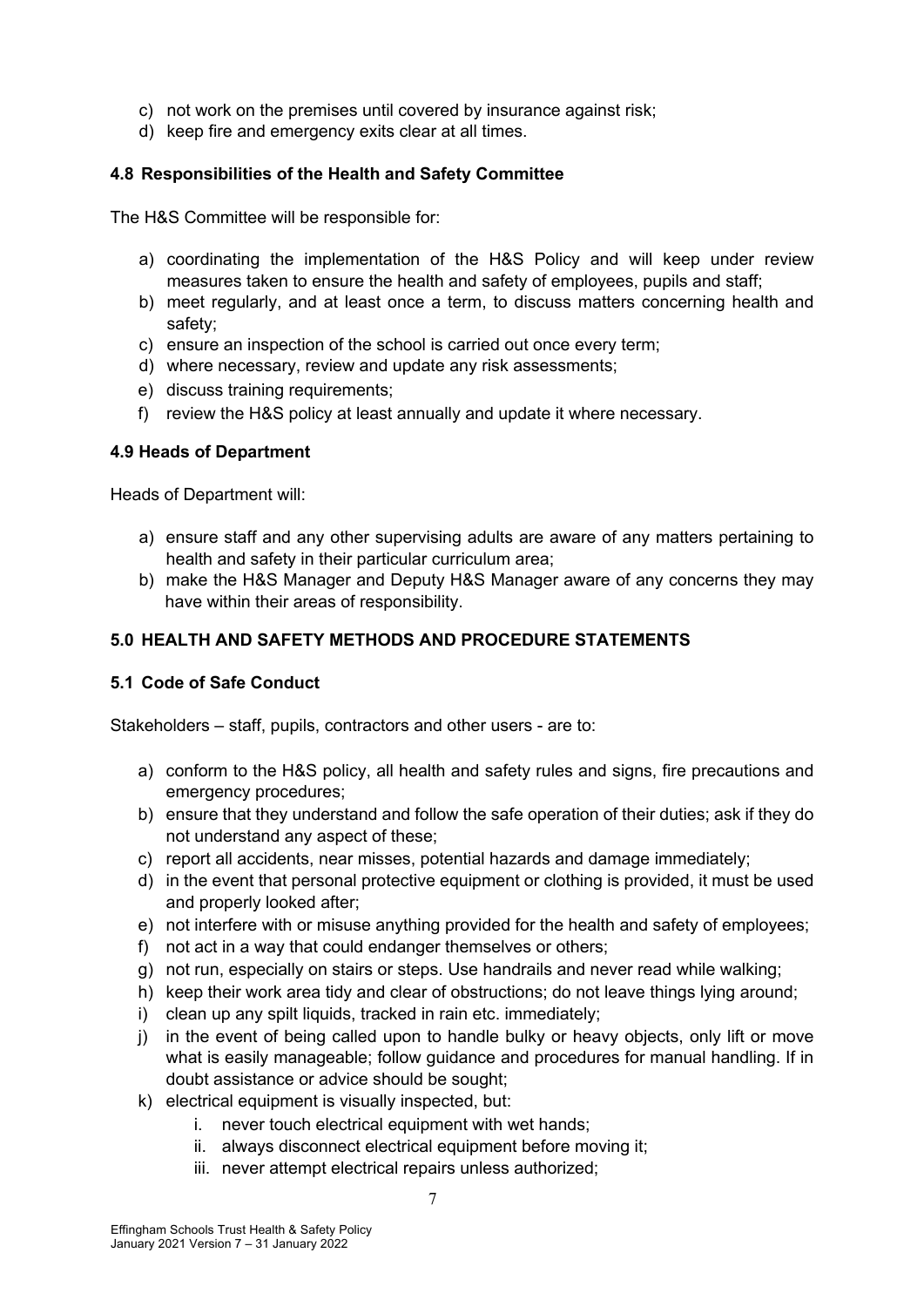- iv. always keep electrical supply cables and wires away from wet areas or from where they could be walked over etc;
- v. always switch off equipment if not in use;
- vi. RCD to be used for external use.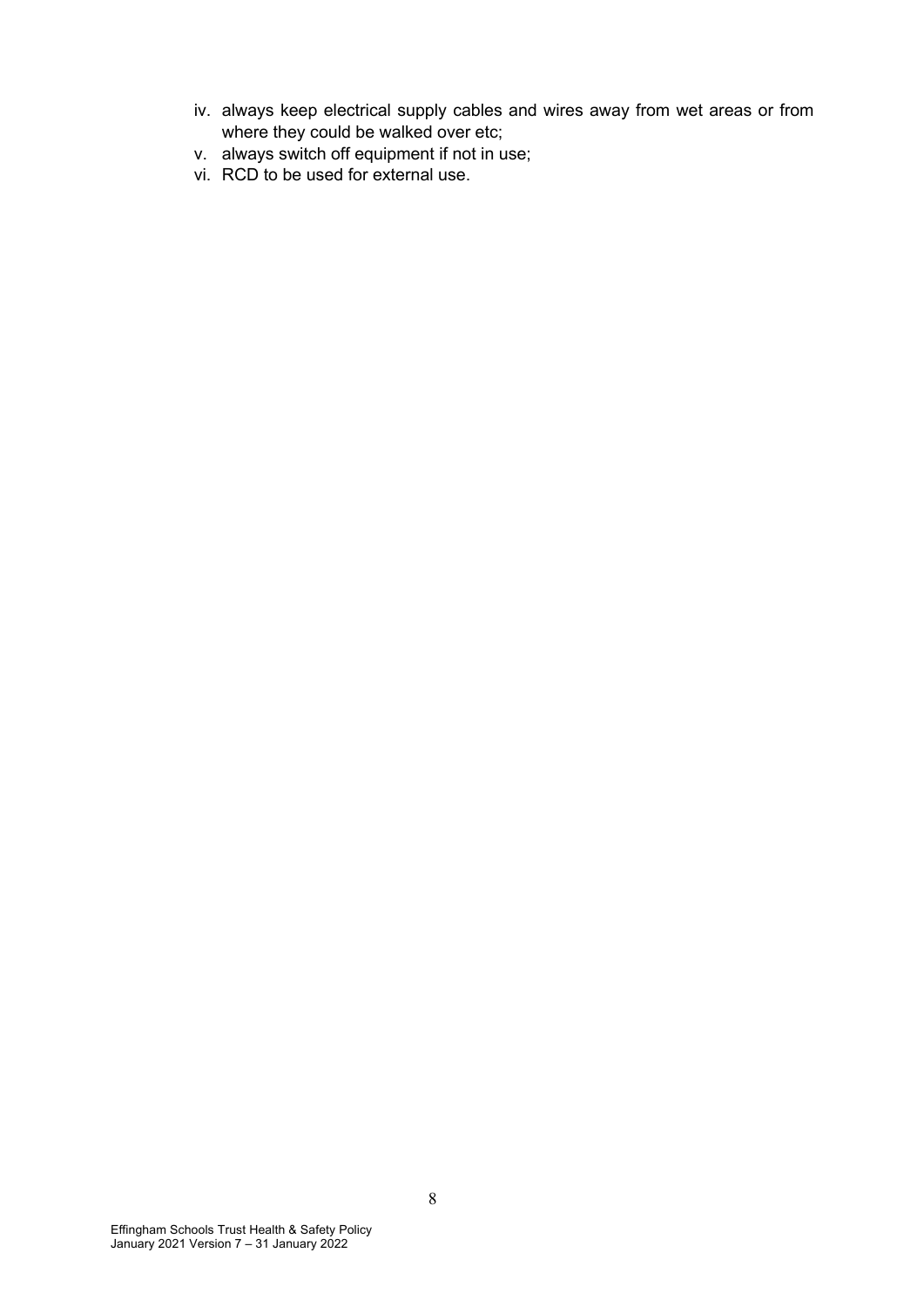# **6.0 ARRANGEMENTS FOR HEALTH AND SAFETY WITHIN THE TRUST**

#### **6.1 Specific Hazards and Precautions**

Information on any specific hazards and precautions (e.g. COSHH, fire) will be issued as appropriate and is available from the delegated person responsible for health and safety. Training in dealing with hazards will be conducted as appropriate.

#### **6.2 Medical and First Aid**

#### **6.2a First Aid Procedures**

Both schools have a medical centre but operate slightly differently. Most staff hold basic certificates in first aid and attend an annual refresher course and renew their training every three years. There will be a number of staff who hold a full First Aid at Work (FAAW), Paediatric First Aid, Activity First Aid courses and AED training, suitable for their environment and role such as Equestrian First Aid.

Refer to: First Aid Procedures for each school.

#### **St Teresa's School**

The Medical Centre is staffed by a school nurse between 8.15 and 5.00pm and Boarding Staff during out of hours. A significant number of staff are qualified first aiders. Arrangements for first aid for sports are the responsibility of the supervising staff. In the Medical Centre and throughout the school there are first aid boxes which are checked regularly by the school nurses and first aid kits are taken to every sporting activity/trip. Should any pupil require first aid they should be taken to the Medical Centre.

#### **Cranmore**

The medical centre is staffed between 8.00am and 5.00pm. All accidents and cases of workrelated ill health are to be recorded in an accident book. The book is kept in the medical room and the contents are reviewed by the H&S committee.

COVID: During periods of lockdown both sites will ensure there is a trained member of staff responsible for first aid if students are on site.

Refer to: General Medical Policy, First Aid Policy.

#### **6.2b Administration of Medicines**

EST staff should not administer any medicines unless trained by a School Nurse. In all cases appropriate parental/guardian/carer authority is required before trained staff will administer any medication. All medicines will be kept in a locked cabinet and administered as directed.

The schools run different methods for administration of medicines. Details can be found within the Administration of Medicines Policy.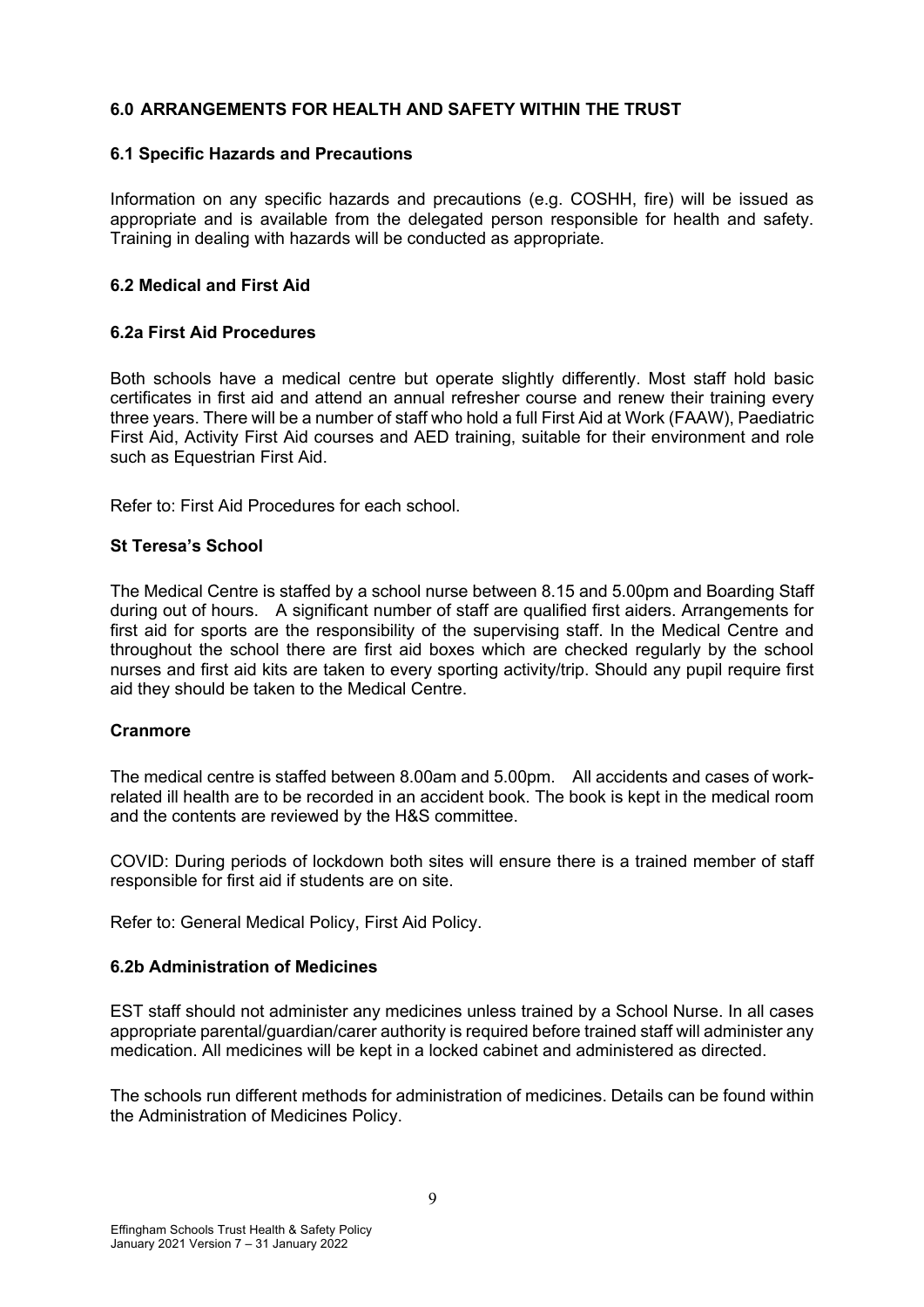The medical and illness forms at Cranmore will be completed by non-medical staff detailing what has been given to whom, when and why for the iSams record. Medical staff enter all details directly to the iSams medical system.

St Teresa's School enter the data onto Patient Tracker. All medical information is collated by the School Nurse.

Should there be a pupil who suffers from a chronic condition, such as epilepsy, ADD/ADHD, trained staff are authorized to administer this medication. However, parental/guardians or carer consent is required before staff can administer prescribed medications. Emergency medication should be given by non-trained staff if the situation requires it eg. auto injectors.

Photographs and names of pupils with allergies are filed in the kitchen so catering staff know which pupils have dietary requirements. The required staff will have a list detailing all pupils who have any allergies, dietary requirements and medical needs.

Refer to: First Aid Policy, medicines policy, general medical policy, specific conditions protocols.

# **6.2c Acute Wide Spread Infections including COVID 19**

EST will follow Public Health England (PHE)/NHS, DFE policies and guidance. COVID risk assessments will be updated every three weeks and when government guidance is updated.

If staff are required to work from home during lockdown periods, the H&S Executive working from home workstation information will be sent, Staff will be able to borrow equipment from School to ensure their working from home environment is appropriate.

Refer to: General Medical Policy, specific condition protocols and COVID Risk Assessment.

#### **6.3 Accident Recording, Reporting and Investigation**

All accidents will be recorded in the accident book by the person reporting the accident and this can be the injured party, the School Nurse or teacher/member of staff attending. Accident books are held in the St Teresa's School Reception, Equestrian, Prep School Reception and in the Bursary. At Cranmore they are kept in the Medical Centre. Originals of the accident form must be forwarded to the H&S Manager for investigation and comment. The H&S Manager will be responsible for investigating the causes of the accident and, if necessary, making recommendations to prevent recurrence. The lead school nurse at St Teresa's and the Senior nurse at Cranmore will be responsible for monitoring patterns of injury.

The Committee will oversee and comment on actions identified by the appropriate school nurse or the H&S Manager.

#### **6.4 Asbestos**

The EST will, so far as is reasonably practical, protect all their employees and others e.g. contractors, students and visitors from risk of exposure to airborne asbestos fibres. The EST will meet the statutory obligations under the Control of Asbestos Regulations 2012.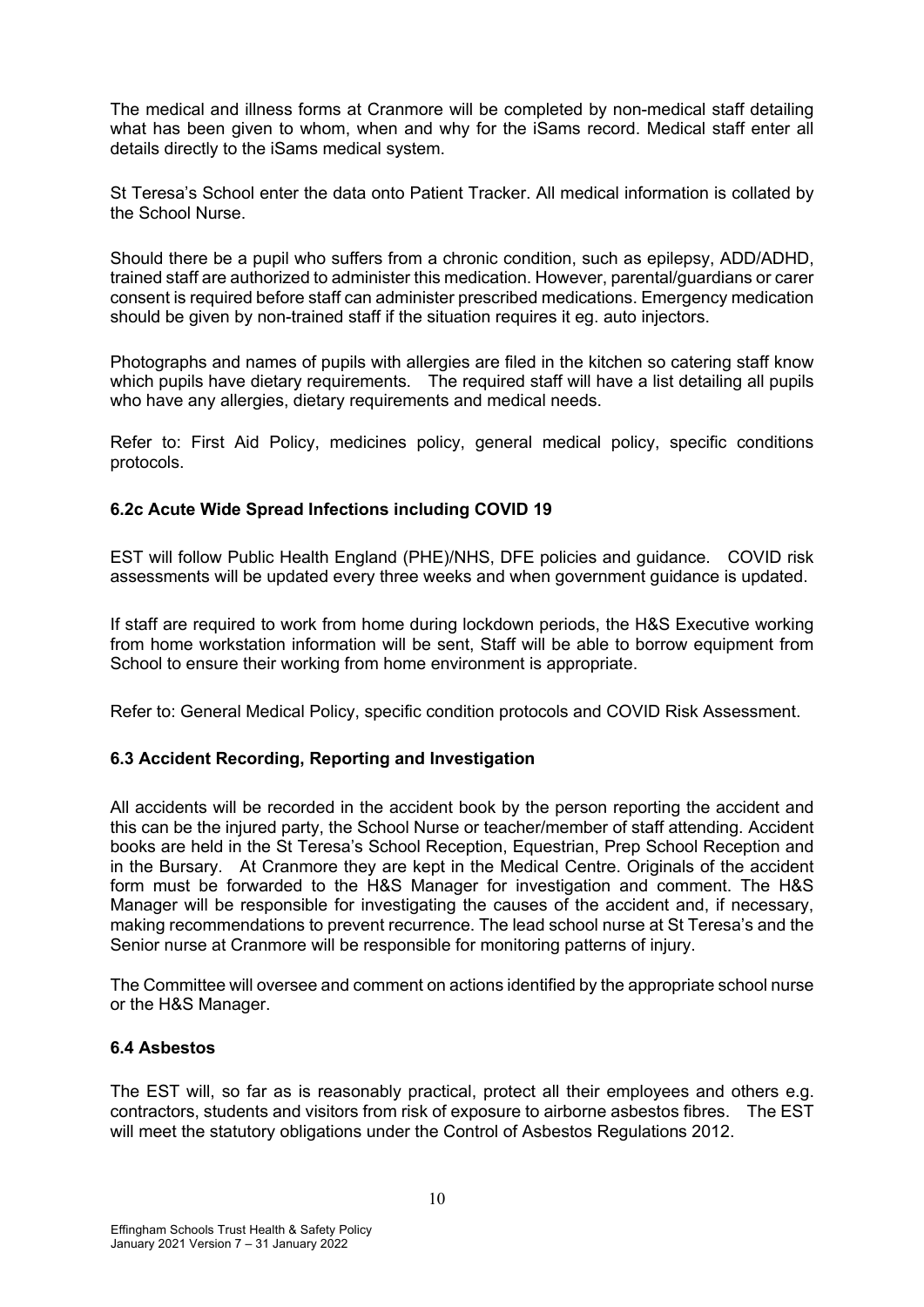The EST will conduct a site survey to identify any materials in the premises likely to contain asbestos. When material is identified as containing asbestos fibres, its type and extent will be recorded in the asbestos register and kept on file. Cranmore and St Teresa's most recent Asbestos survey was started in December 2020.

All maintenance staff, contractors and any other persons likely to be at risk, will be issued with a site plan with asbestos locations marked upon it. They will also be issued with written instructions outlining what to do if asked to work in these areas. This would usually require them to report to the Facilities Supervisor who may set up a safe system of work or bring in a specialist contractor depending on the level of risk.

When removing or demolishing buildings and materials containing asbestos, a specialised licensed contractor will be commissioned when required.

All areas where asbestos may be present will be inspected as part of the regular fabric audit to ensure that it is still in good condition and has not become unstable or damaged.

#### **6.5 Catering**

At St Teresa's and Cranmore catering is carried out by an external contractor – currently Harrisons. They are responsible for risk assessments, environmental health and other health and safety requirements necessary for these activities.

#### **6.6 Classrooms and General Areas**

Conditions in these areas are monitored regularly to ensure that temperature, ventilation and lighting are adequate for the purpose to which the areas are put. The school endeavours to ensure that all areas are in line with the most up to date requirements in the Educational Sector. Any maintenance problems are reported to the site specific Facilities and Estates Supervisor. The Facilities and Estates Supervisor also conducts regular monthly inspections of the site to monitor the fabric and grounds for any slips, trips and hazards which are recorded in a log which he maintains and holds.

Academic staff are asked annually to complete a risk inventory of their rooms. This highlights any user identified hazards which are then examined by the Deputy H&S manager.

#### **6.7 Consultation with Employees**

The EST is aware of its obligations under The Health and Safety (Consultation with Employees) Regulations 1996 and consults its employees on the following areas as covered by the regulations:

- a) any changes which substantially affect their health and safety at work, changes in procedures, equipment or ways of working etc;
- b) arrangements for using 'competent people' to assist in complying with Health and Safety legislation;
- c) information on the likely risks and dangers arising from the work activities and measures to reduce or eliminate these risks;
- d) the planning of health and safety training;
- e) the health and safety consequences of introducing new technology.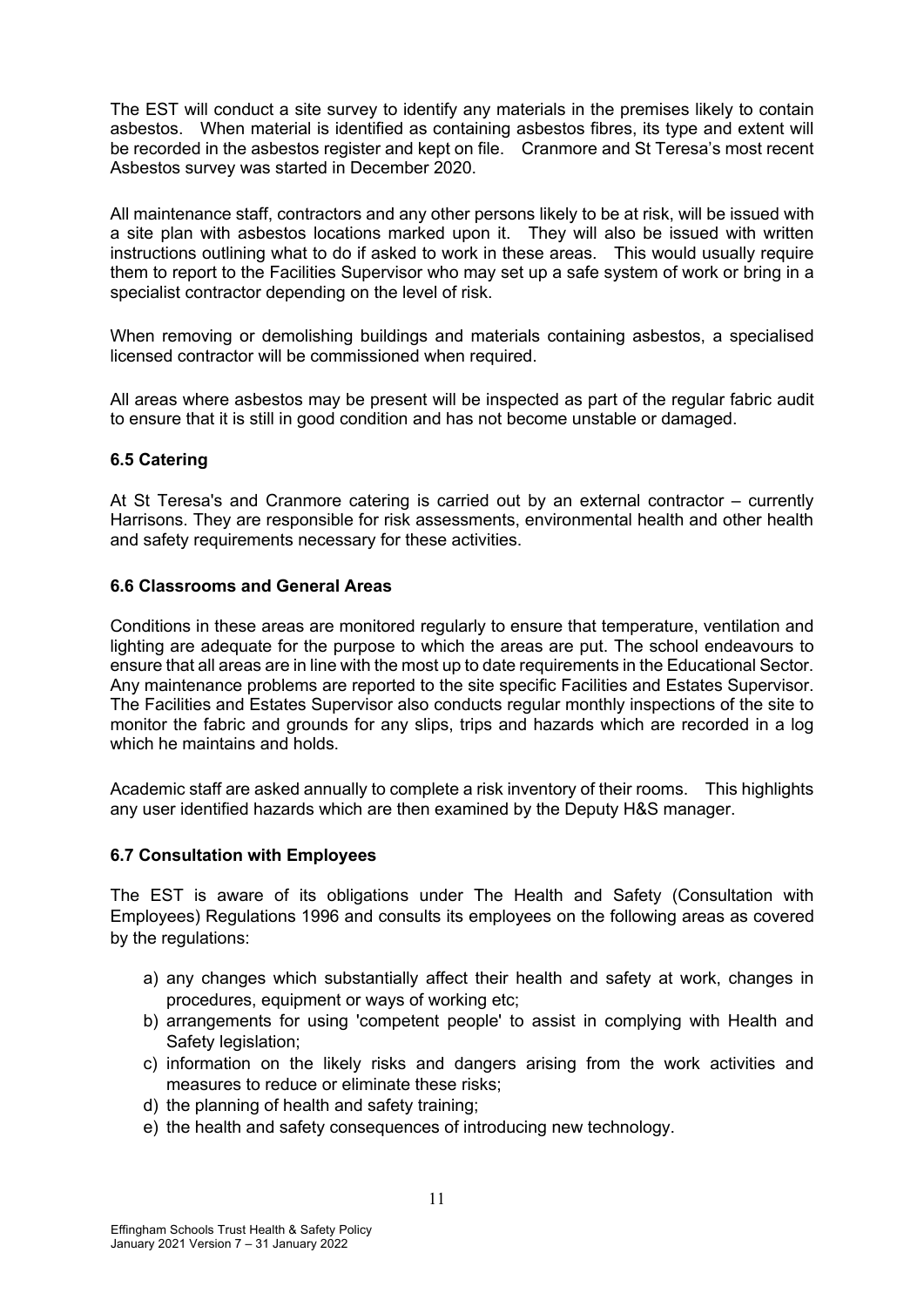The EST adopts various methods for carrying out this consultation as the situation demands. Many situations can be satisfied by direct consultation but the schools may consult by way of the H&S Committee if deemed appropriate.

# **6.8 Control of Contractors**

Contractors are required to report to Reception where they sign in and are issued with a visitor's badge. If appropriate checks have been made, contractors can move around by themselves. If not they are unable to proceed beyond Reception unless accompanied by a member of staff and should be accompanied at all times. They are given copies of the contractor's code of conduct and the emergency evacuation procedures. They are required to provide proof of public liability insurance.

# **6.9 Control of Vehicles**

The EST use minibuses and coaches to transport pupils to and from school, sports fixtures and educational visits. Shuttle buses operate between both sites including a dedicated toddler bus fitted with age appropriate safety seats. The driver of the toddler bus is accompanied by a teaching assistant who acts as the supervisory member of staff. Transport arrangements at both schools are site specific as follows:

# **6.9a St Teresa's School**

Pupils are dropped off by school buses in the morning. Pupils are picked up and dropped off by contractor buses for school trips along the raised footpath at the front of the school. The coaches taking pupils home in the afternoon park up and wait on the road immediately outside John Bosco House in a designated safe area and outside the Chapel in the designated bay.

# **6.9b Cranmore**

School buses drop pupils off in the bus drop off lane in the main carpark. At end of the day pupils board buses by the Astro pitch and depart via the back gate.

# **6.9c Speed Calming**

St Teresa's and Cranmore roads have a high level of use at drop off and pick up times. Speed calming measures have been put in place and raised footpaths created to provide safe walking routes. At peak times traffic sentries are stationed at higher risk locations such as crossing points.

A speed limit of 15 mph is in force within the school grounds and must be strictly observed in the interests of the protection of all road users and pedestrians. The speed limit reduces to 10 mph for the car parks and bus loading and unloading areas and must be strictly observed in the interests of the protection of all road users and pedestrians. Movement of deliveries, fuel tankers and other HGV vehicles should be accompanied by a walking escort.

# **6.9d Coach and Minibus Drivers – Staff and Contractors**

The Schools Transport Supervisors maintain a list of all directly employed minibus drivers along with details of their driving licenses and DBS clearances in accordance with Safer Recruitment policies and procedures. The EST also maintains a list of contracted-in coach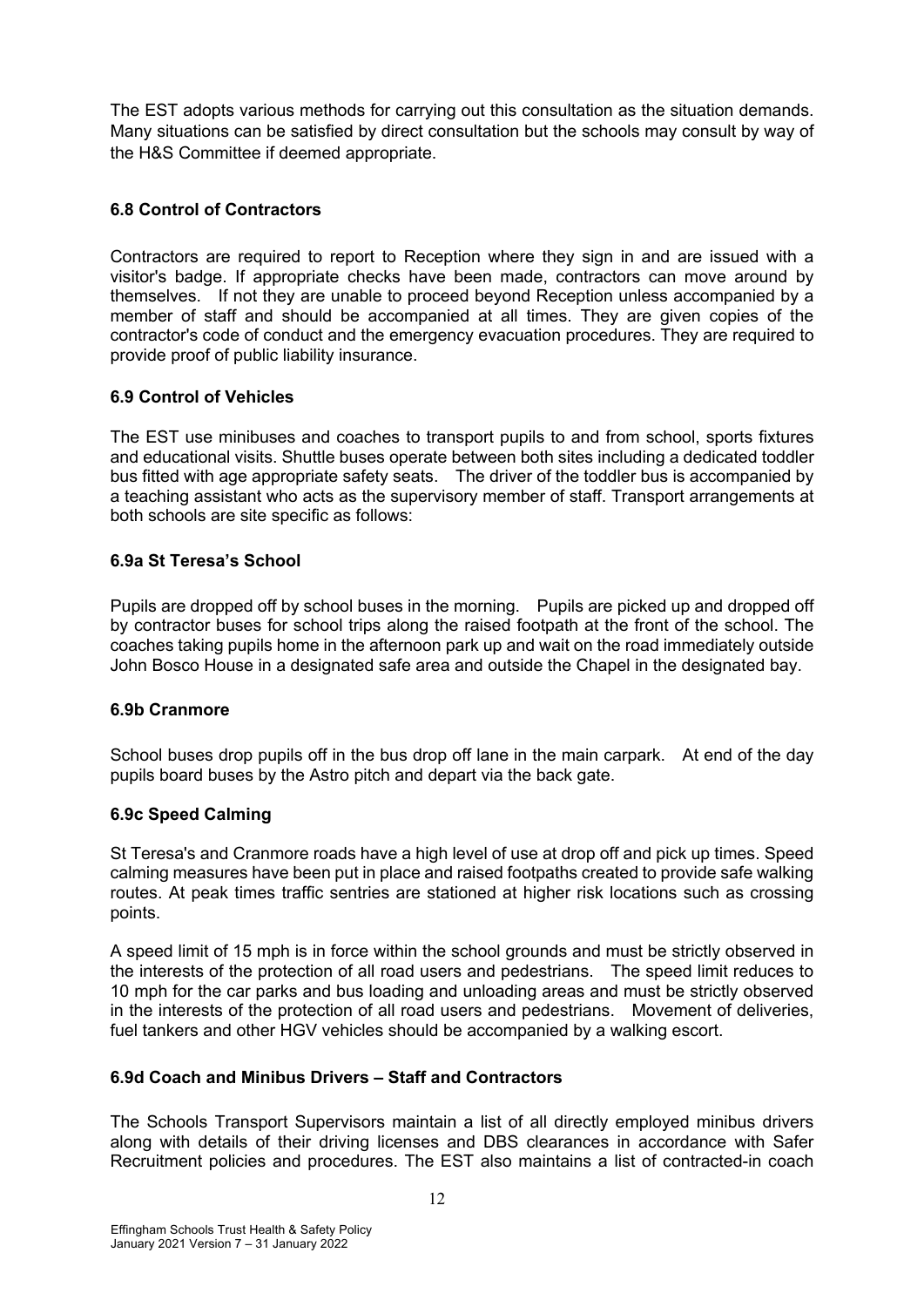company drivers along with their DBS numbers, and a copy of their company insurance policies. Contracted in bus companies will be required to provide advance warning and details of any new drivers attending school for the first time and these new drivers will be required to provide photographic ID upon their first visit to any representative of the school. Should there be any issues with the coaches the Transport Supervisor/Bursar should be informed. The School Transport Supervisor reports to the Bursar.

# **6.9e Use of own vehicle**

Staff may only use their own vehicle to transport pupils in an emergency or exceptional circumstance provided the vehicle is taxed, insured and has an MOT.

Reference: Transport Policy

# **6.10 Display Screen Equipment (DSE)**

The EST in line with The Display Screen Equipment (DSE) Regulations 1992 carries out the following procedure where equipment is used that comes under the regulations:

- a) assess the operator of the Display Screen Equipment to establish if the operator is classified as a 'user' under the regulations;
- b) if there is a 'user', carry out an analysis of the work station to assess risks to health and safety - work station includes display screen equipment, ancillaries, chairs, desks and immediate surrounding environment;
- c) implement any requirements established in b);
- d) plan or adjust activities of the 'user' to ensure that work is interrupted by breaks or changes of activity. The recommendations are that there should be a maximum usage of 50 minutes in every hour.

Refer to: DSE Policy

#### **6.10a Eye testing:**

The EST will be responsible for the provision of eye tests for designated staff. Employees must specify to the optician that this test is to comply with the DSE regulations.

If an employee has an eyesight condition which requires special spectacles for DSE use only, the EST will pay £50.00 + vat towards these.

#### **6.11 Electrical Safety**

The EST have in place a programme of planned preventative maintenance and regular portable appliance testing (PAT) that is carried out on all electrical equipment.

- a) the electrical safety program requires an inspection of all fixed wiring in all buildings every 5 years. This inspection will be documented and a programme put in place to perform any remedial works as required from the inspection;
- b) the swimming pool area at both schools has a safety inspection annually. Any remedial works will be rectified as required;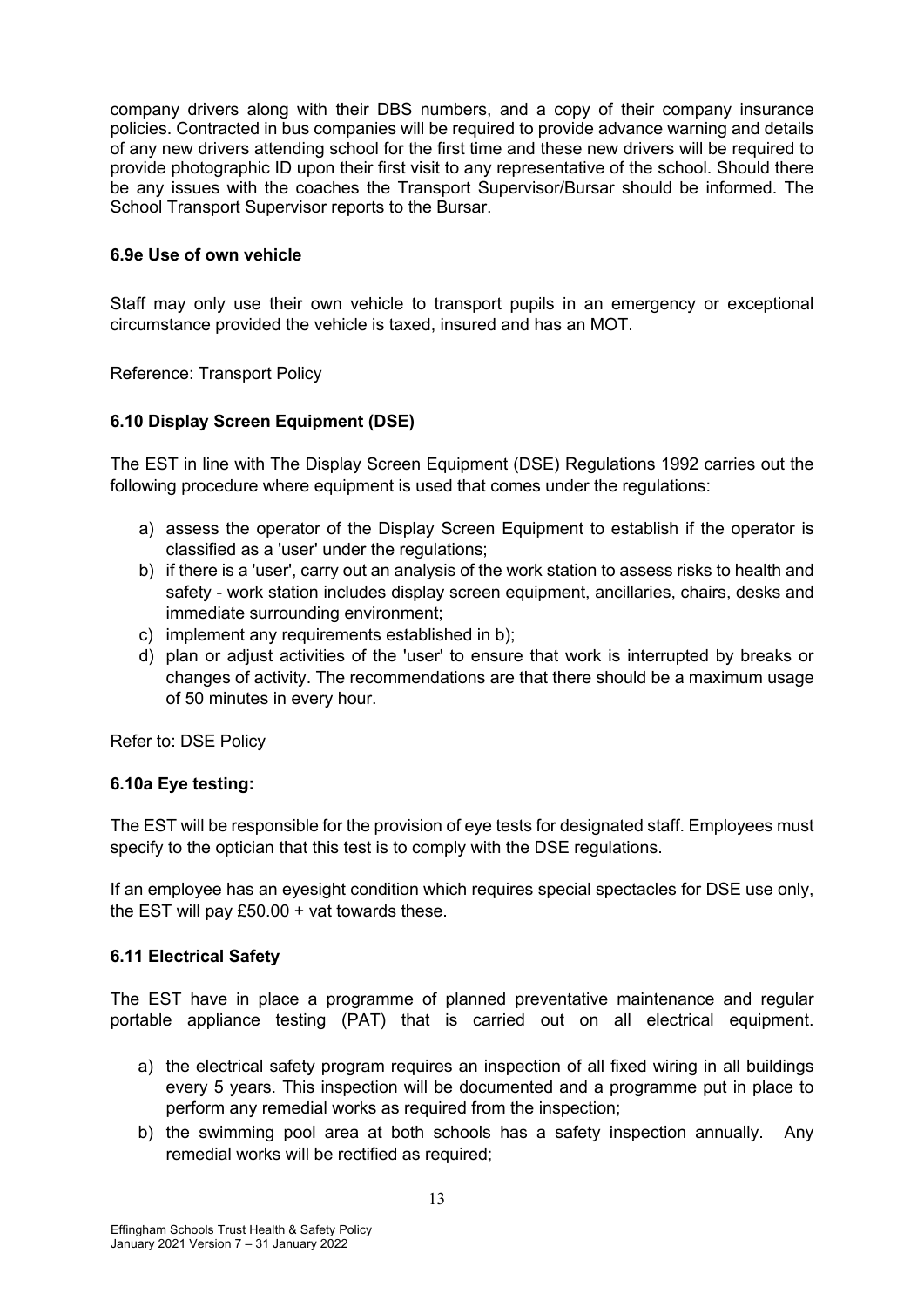- c) lightning protection is tested annually, with any remedial works will be rectified as required;
- d) all electrical equipment in classrooms e.g. computers, projectors, printers etc and in the kitchen and workshops should be switched off at the end of the day where practical.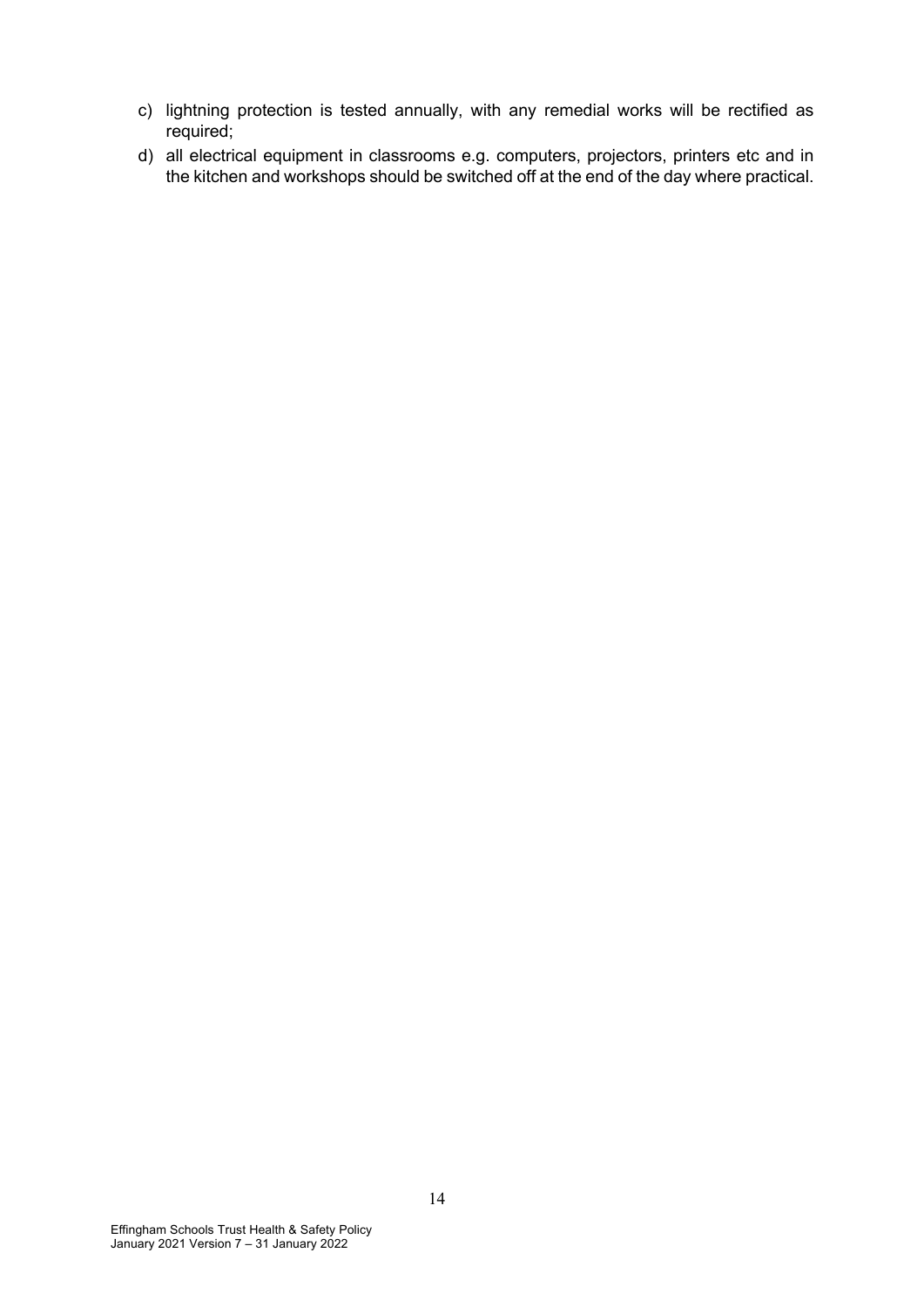# **6.12 Fire and Emergency Evacuation Procedures**

Each school has a full Fire Emergency Evacuation Procedure in place. All fire exits are clearly labelled and fire routes and exits are kept clear. Fire drills are carried out each term and evacuation times are recorded, with action points. The logbook for the recording and evaluation of practice drills is kept by the Deputy H&S Managers. A fire alarm system is in place with most areas covered by automatic detectors to ensure early warning at all times. A Fire Risk Assessment exists for each school in line with the Regulatory Reform (Fire Safety) Order 2005. These were carried out in 2020 and are reviewed annually by a professionally qualified risk assessor. Boarding National Minimum Standards require EST to carry out an additional out of hours drill per term, carried out during night time/early morning.

# **6.13 Fire Prevention Equipment**

The EST maintains an annual pre-planned service and maintenance regime for all fire prevention, firefighting equipment and emergency lighting. This information is kept by the site Deputy H&S Manager.

Refer to: Fire Safety Policy for each school.

#### **6.14 Hazardous Substances**

Where the EST academic and support staff use substances deemed necessary for the COSHH register, the department together with the H&S Manager will ensure those staff have been trained in COSHH.

Catering and cleaning are carried out by external contractors that the EST appoint to deliver these support services. These contractors are responsible for ensuring that any products that they use have a written COSHH assessment. Copies of these assessments are kept in the Health and Safety file held in the Deputy H&S Managers Office.

Where substances are used that may be controlled under specific regulations e.g. Control of Substances Hazardous to Health (COSHH), the procedures are as follows:

- a) listing of substances being used to establish whether they come under COSHH Regulations;
- b) carry out COSHH Assessment having regard to the following points:
	- 1) Prevention or Control ideally prevention by substitution of a non-controlled substance - but if this is not possible, control.
	- 2) Control measures to be adopted.
	- 3) Maintenance of the control measures.
	- 4) Monitor the situation to establish that the measures are effective.
	- 5) Undertake health surveillance where relevant.
	- 6) Carry out instruction and training to ensure the following are understood:
		- i.) Use of the substances, their handling, storage and disposal
		- ii.) Emergency procedures
		- iii.) Methods of control
		- iv.) Use of Personal Protective Equipment (PPE).
- c) Record all information on relevant assessment forms.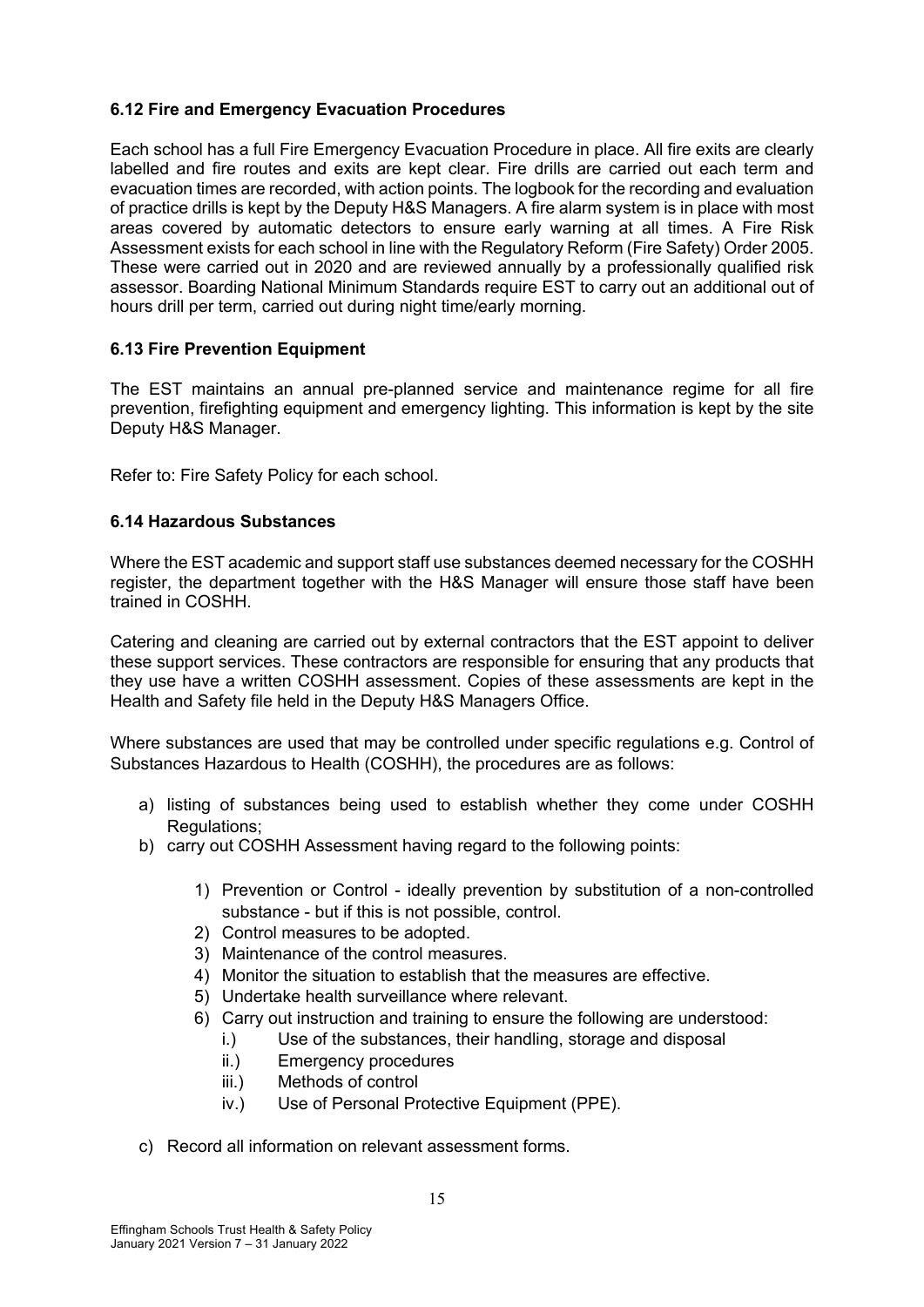This type of assessment would be carried out by the delegated person responsible for health and safety with assistance from other personnel as required.

#### **6.15 Hot Drinks**

Staff should only carry hot drinks around the school if they are held in a sealed container to prevent hot drinks being spilled causing burns. There should be no uncovered hot drinks in the classroom when pupils are present.

#### **6.16 Legionella**

The EST is committed to reducing, so far as is reasonably practicable, the reasonably foreseeable risks of exposure of any person to legionella bacteria. The EST will aim to achieve this policy commitment by following the principles set out in the publication Legionnaires' disease.

Refer to: Legionella Policy.

#### **6.17 Machinery and Plant**

Maintenance of all school equipment is carried out on a regular basis to ensure that the EST complies with its obligations under section 2 of The Health and Safety at Work Act l974.

Refer to: Machinery and Plant Policy, Workshop Risk Assessment.

#### **6.18 Manual Handling**

The EST is aware of its obligations under 'The Manual Handling Operations Regulations 1992' and where there is a possibility of injury being caused the following action will be taken in line with the Regulations:

- a) manual handling activities involving risk, so far as reasonably practicable, will be eliminated or moved by a mechanised process;
- b) where activities involving risk cannot be avoided they will be subject to an assessment;
- c) the risk of injury will be reduced as far as reasonably possible by:
	- i.) assistance from other personnel;
	- ii.) use of sack barrows or other similar equipment etc:
	- iii.) splitting the load.

All personnel are required to exercise discretion and common sense when lifting any object. The initial responsibility for assessing any manual handling implications rests with the person lifting the object. The Deputy H&S Manager maintains a record of all staff who are trained in manual handling.

Refer to: Manual Handling Risk Assessment

# **6.19 Movement around School**

Pupils should walk around the school and stand in single file when waiting. When walking up and down the stairs pupils should keep to their left, holding the handrail where possible. Pupils and staff should always use the raised safe walking pathways where provided and when moving around the School to avoid traffic. At Cranmore pupils aged 8 and below must be escorted by an adult in the car park.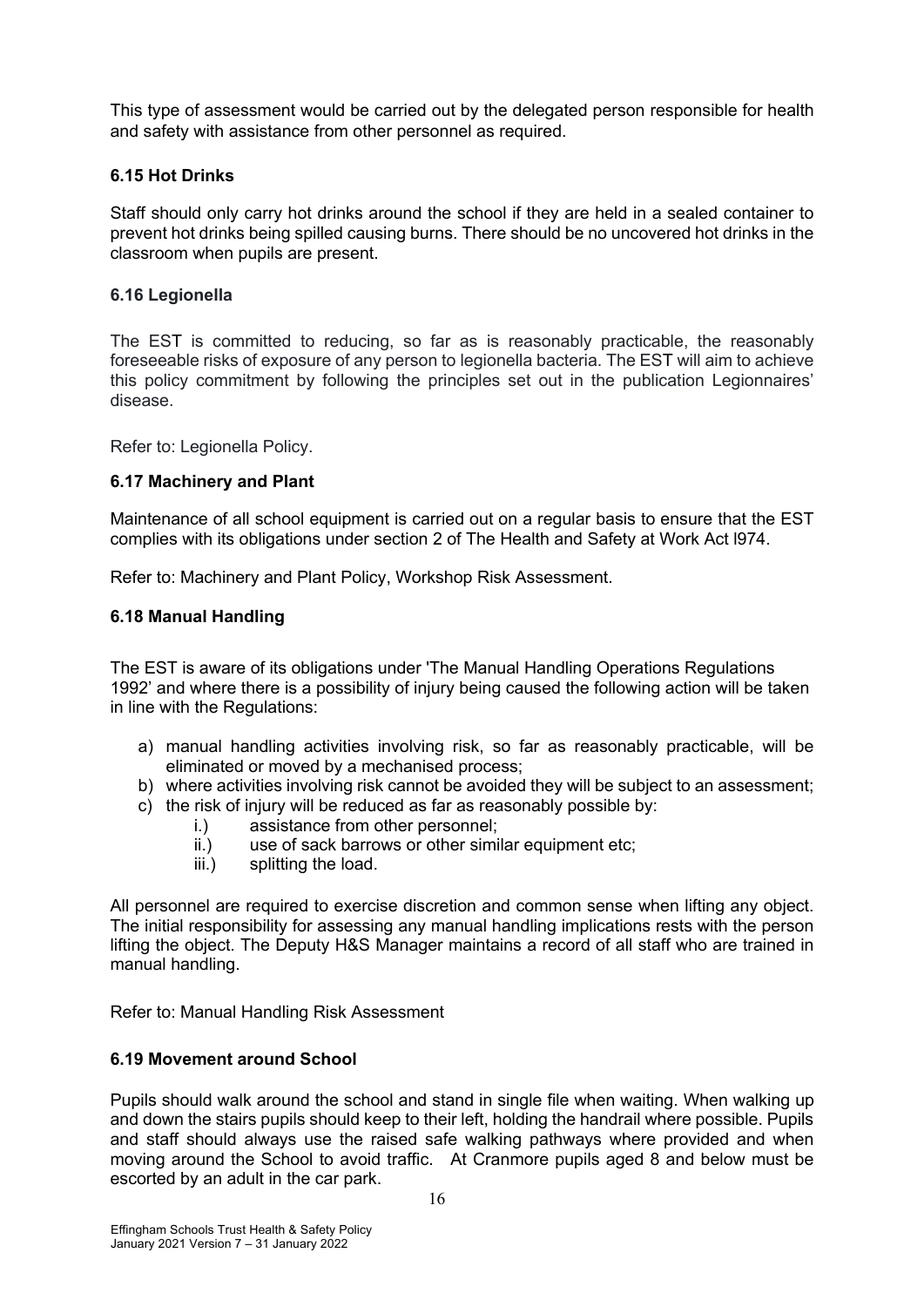#### **6.20 Noise**

Noise levels can cause permanent damage to hearing. The policy of the EST is to take steps to reduce any excessive noise levels in the workplace. In order to comply with The Noise at Work Regulations 2005 the EST will endeavour to reduce noise levels where they reach a level of 80 decibels or above and try to ensure that an average maximum exposure of 87 decibels is not exceeded.

- a) Excessive noise will be eliminated at source wherever possible, otherwise the EST will try to reduce noise levels and the exposure of employees to them;
- b) This is particularly important in design and technology workshops, maintenance workshops and kitchens. Where it is not possible to eliminate or reduce noise levels, appropriate hearing protection will be provided;
- c) Where noise levels have reached 80 decibels or above staff will be informed if a risk to hearing exists;
- d) They will also be provided with instructions and safe systems of work for working in these areas;
- e) If an employee is regularly exposed to noise levels of 85 decibels or above the EST will provide hearing checks on a regular basis.

# **6.21 Occupational Health**

The policy of the EST is to protect its employees as far as practicable from any health risk which may arise from work or the working environment by:

- a) developing occupational health procedures and ensuring that policies are current and relate to the EST needs;
- b) establishing and maintaining appropriate standards for health and hygiene relevant to each employee;
- c) identifying possible health hazards within the working environment;
- d) advising on the prevention of occupationally induced health problems with a view to improving employee health and performance;
- e) providing an efficient first aid service;
- f) ensuring that occupational health provisions are within, and assist, EST H&S policies and that they comply with all relevant legal and statutory obligations.

It should be noted that the occupational health service, including health supervision of individual employees at work, is complementary to, and not a substitute for, the relationship between the employee and their National Health Service/General Practitioner.

# **6.22 Off-site Activities and Educational Visits**

For educational visits the following procedure will be observed:

- a) careful planning of trips with a prior visit made by the organiser if necessary and a risk assessment (in writing);
- b) adequate evaluation of all health and safety factors involved with special attention for skiing, rowing, horse riding and adventurous training conducted by a third party;
- c) adequate notice given to parents of all aspects of the trip.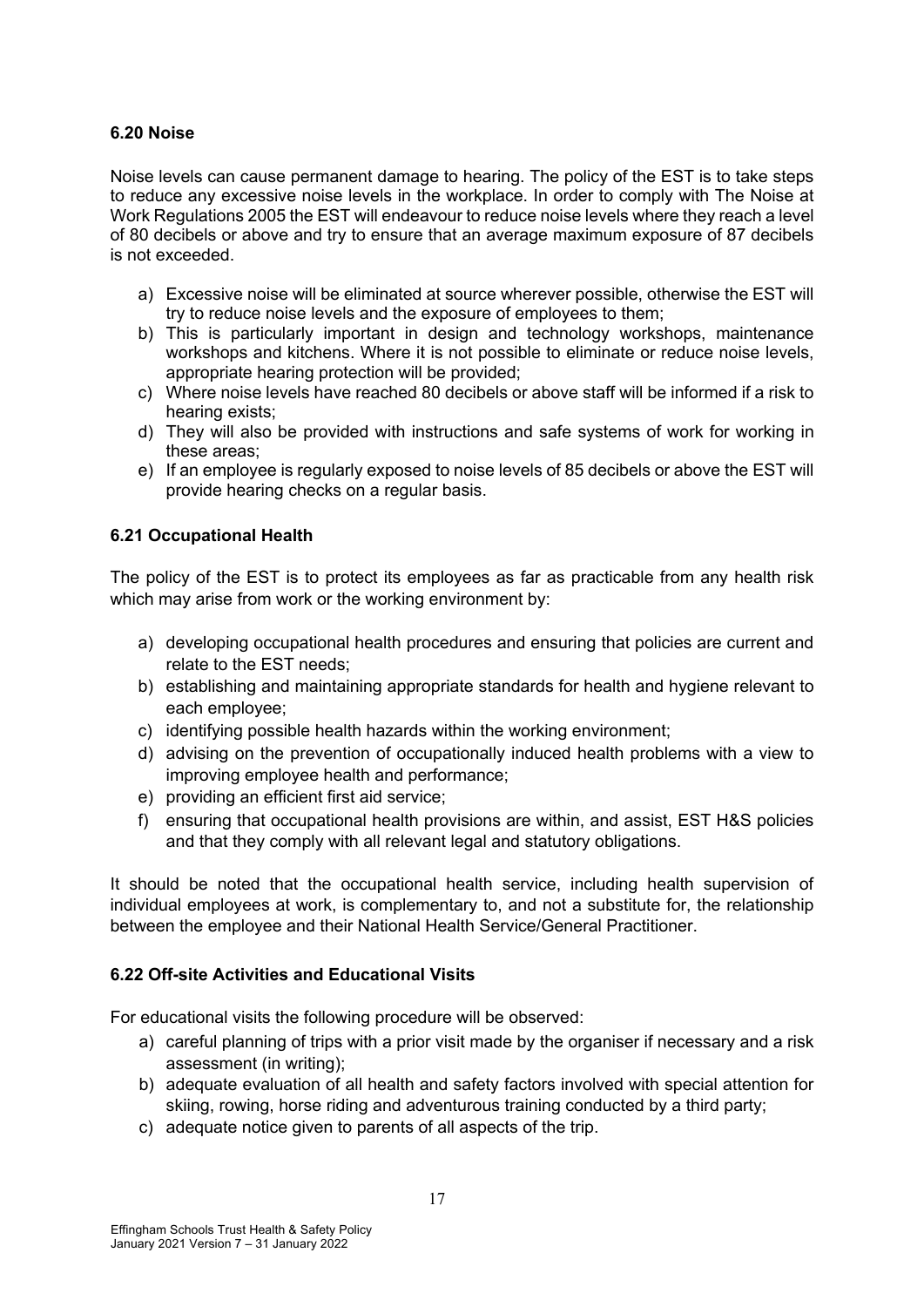The schools always considers the ratio of adults to pupils very carefully. Ratios are used which, in the EST's opinion, are satisfactory and ensure adequate supervision for pupils, commensurate with the activities that are being undertaken and associated risks.

For all off site activities the following points will be taken into consideration:

- a) any hazardous pursuits that are to be undertaken;
- b) any safety or additional insurance requirements;
- c) the expertise of staff accompanying the trip;
- d) accident and emergency procedures.

Refer to: Educational Visits Policy

# **6.23 Other Areas**

The EST keeps all areas under review to establish whether any action is required to ensure that safe conditions are maintained.

# **6.24 Personal Protective Equipment (PPE)**

There are certain activities where hazards cannot be eliminated by other means and PPE is the only method of controlling the risk. Should PPE be required for an activity then the EST will provide it. Staff members will be required to wear PPE appropriate to the duties and responsibilities being undertaken e.g. lab technicians, maintenance staff and drivers. Under the Personal Protective Equipment at Work Regulations 1992 the EST will request contractors to bring their own PPE e.g catering, cleaning, maintenance and construction.

# **6.25 Pregnant Workers and Nursing Mothers**

A risk assessment will be carried out and appropriate action will be taken to ensure pregnant staff and nursing mothers are not exposed to any significant risks, when necessary. This will be reviewed every trimester/three months and undertaken by a school nurse.

# **6.26 Reporting Procedures to RIDDOR**

Certain accidents arising out of or in connection with work are reportable to the Health and Safety Executive (HSE). Only the H&S Manager is to report any such accidents as required by the regulations.

The Reporting of Injuries, Diseases and Dangerous Occurrences Regulations 2013 (RIDDOR) places a legal duty on employers to notify and report some work related accidents, diseases and dangerous occurrences to the relevant enforcing authority for their work activity. Should an accident be reportable to RIDDOR this can be done via the RIDDOR Incident Contact Centre (ICC) by the H&S Manager. Before this stage Law at Work will have been contacted for advice.

RIDDOR Duty Officer: 0345-300 9923

The following must be reported:

- Death:
- Major injuries lasting more than seven days: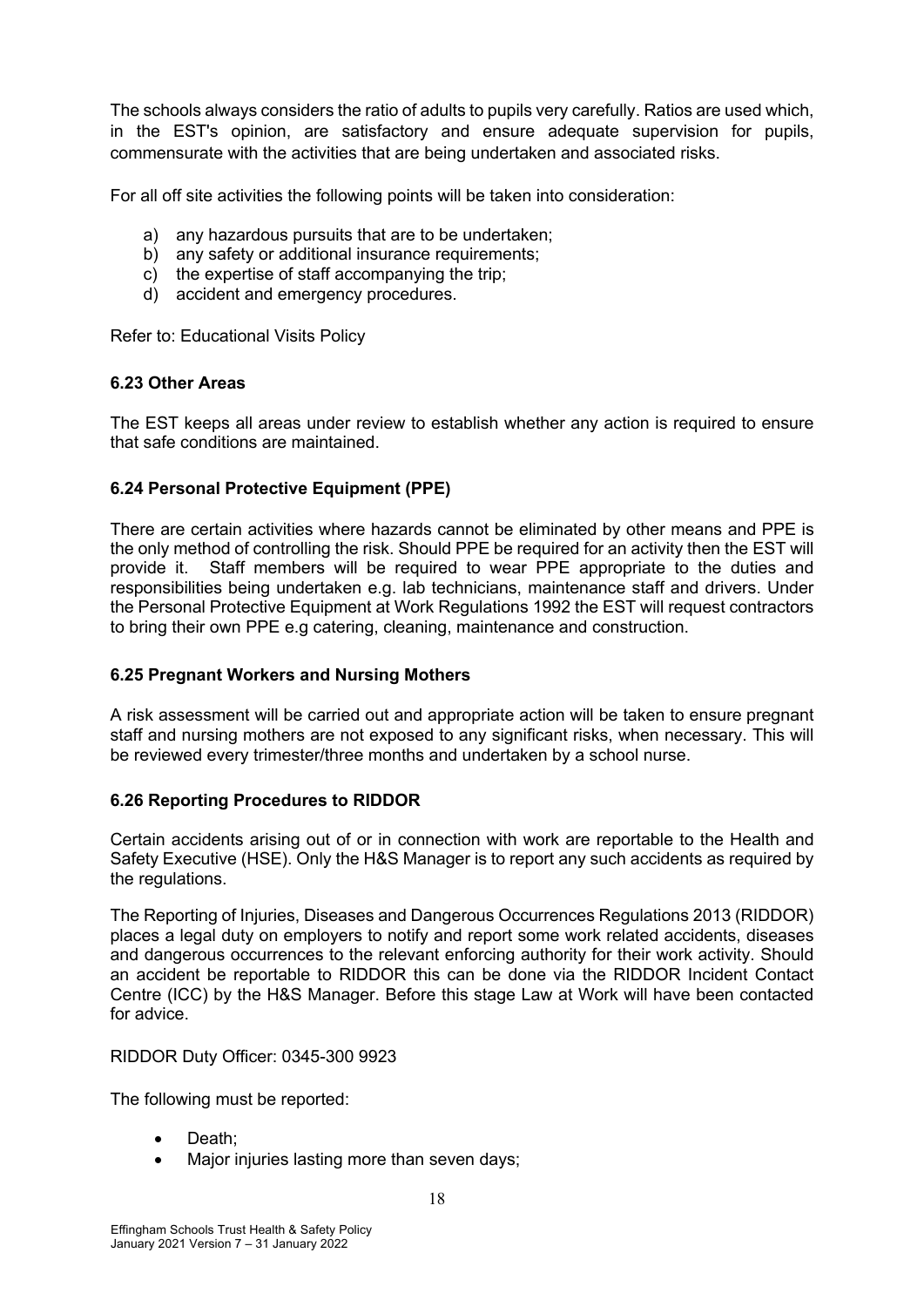- An accident causing injury to pupils, members of the public, or other people not employed at St Teresa's or Cranmore;
- A specified dangerous occurrence, where something happened which did not result in an injury, but could have done;
- Any work induced illness.

Any reports to HSE or RIDDOR are the responsibility of the Bursar as the H&S Manager and must be authorised by the Bursar or Executive Head before submission by a member of staff.

#### **6.27 Risk Assessments**

Risk assessments will be carried out on all hazardous work activities in line with the requirements of The Management of Health and Safety at Work Regulations l999. The assessment will establish the following:

- a) The hazards associated with a particular activity.
- b) The potential frequency and severity of an accident.
- c) The control measures being employed to minimise the risk of an accident occurring.
- d) Any further action to be taken to adequately control the hazard.

The risk assessments will be carried out by the person responsible for health and safety or school staff as appropriate and will be reviewed annually.

Refer to: Written Risk Assessment Policy.

#### **6.28 Security of Site**

#### **St Teresa's**

St Teresa's is a large rural site and there are two roads, front and rear, providing vehicular access to the estate. The site is open and has limited capability to deter or prevent pedestrian or vehicle access. CCTV measures were installed in 2016 to cover the equestrian, main drive and rear entrance. All boarding accommodation access points are key pad protected for the security of the boarders and staff.

Visitors are required to contact Reception via intercom to identify themselves before being permitted to gain access to the school. A visitor's badge system is in operation to enable authorised visitors to be easily recognised and staff are required to challenge people who they do not recognise to establish whether or not they should be on the premises. All visitors are required to sign in on entering the building and sign out on leaving.

The signing in books are located at St Teresa's School Reception, Prep Reception and Equestrian and during School holidays in the Bursary. In addition governors are signed in through Reception and given badges on appointment which should be worn when on school premises.

#### **Cranmore**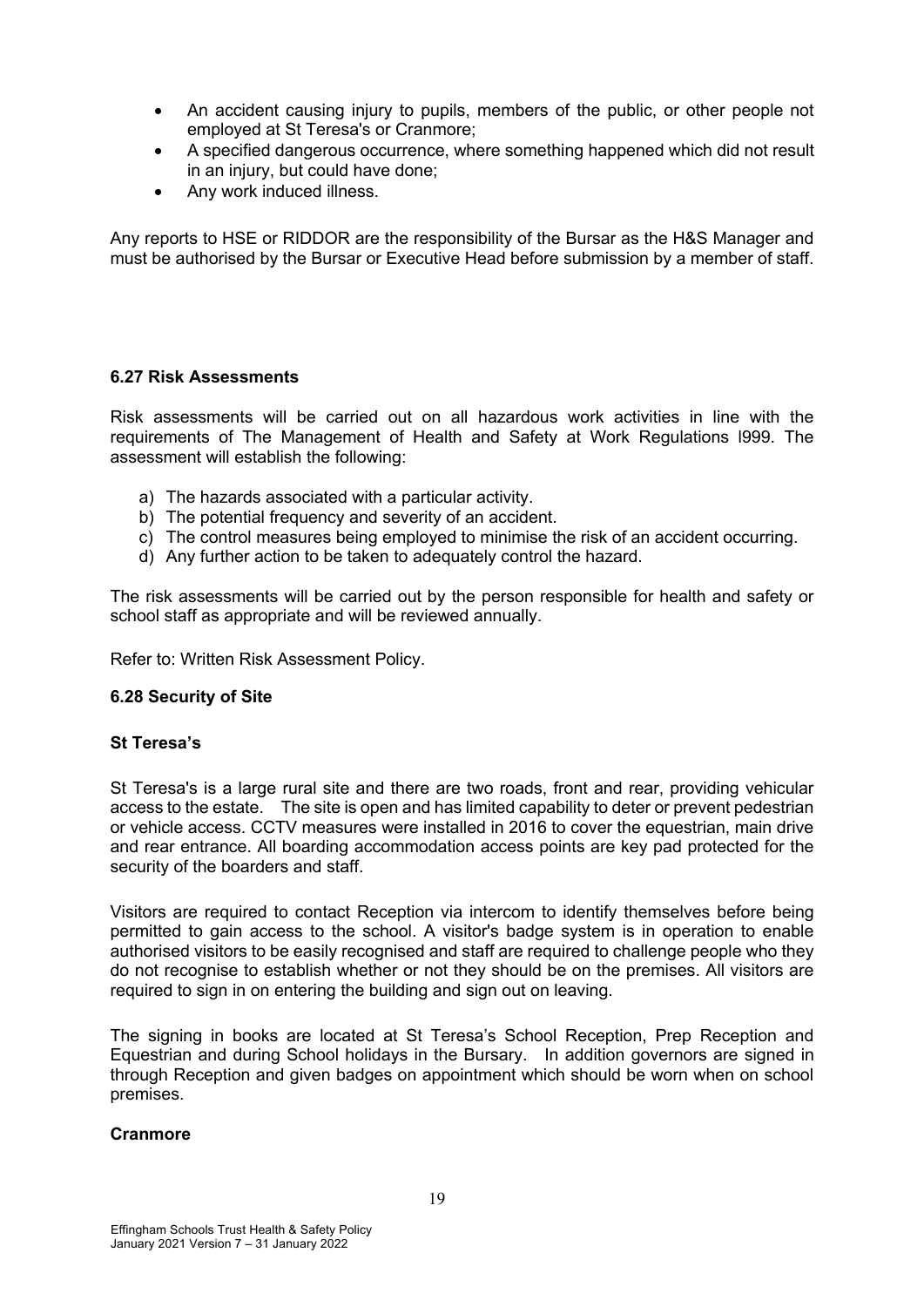Cranmore is located adjacent to residential areas and the A246. It has a main entrance for parents and visitors and a staff entrance for staff and deliveries. It is surrounded by fences which would deter but not defeat unauthorised access in addition there is extensive CCTV coverage of the site and buildings. All visitors are required to report to Reception where an electronic access system records their photograph and security pass. Access to external doors is controlled by an electronic swipe key. The Henderson playing fields are accessed across the A246 foot bridge and are more open. There is a residential caretaker and the school is locked down at night and holidays.

#### **6.29 Smoking**

St Teresa's and Cranmore are non-smoking sites. Smoking, (including e-cigarettes/vapes), constitutes a fire hazard and can be unpleasant and dangerous for the smoker and colleagues and sets a very bad example to students. Smoking on the premises is against the code of conduct and illegal within the workplace buildings and will result in disciplinary action being taken.

#### **6.30 Sport**

At St Teresa's and Cranmore all sporting activities are organised with the health and safety of the pupils as a priority. This, in conjunction with Schemes of Work and Risk Assessments, ensures that all sport activities are organised and controlled correctly. All pupils are expected to do sport unless they have brought in a note or their parents/carers have communicated with the school nurses or the pupil's form teacher to state otherwise.

In the event of injury during sport activities, other than minor scrapes and bumps, the pupils will be sent to the school nurse. If the injury is serious then an ambulance may need to be called. The accident book must be completed for all sport injuries.

If the staff identify an area of the sports facility/field that has become unsafe, it should be placed out of bounds, reported and monitored to ensure that it is not used until it is declared safe, following remedial work.

#### **Equestrian**

St Teresa's has an equestrian centre run by the Equestrian Centre Manager. The St Teresa's Equestrian (STE) facilities are checked daily and the H&S Manager or Head will close the facility if it is felt that the staff, students or horses are in any danger. Specific risk assessments have been completed for the equestrian facilities and activities.

#### **Swimming Pool**

St Teresa's and Cranmore each have a swimming pool. The Deputy H&S Manager is responsible for checking the safety of the water levels and temperature - the tests are conducted by the Caretaker or other members of the Maintenance Team. Students are not allowed pool side without a teacher. If the teacher deems it unsafe to swim the risk is reported to the Deputy H&S Manager and the pool closed until the problem is rectified. Risk assessments need to be followed when all staff and pupils are using the facility in accordance with the swimming pool normal and emergency action procedures.

#### **6.31 Stress**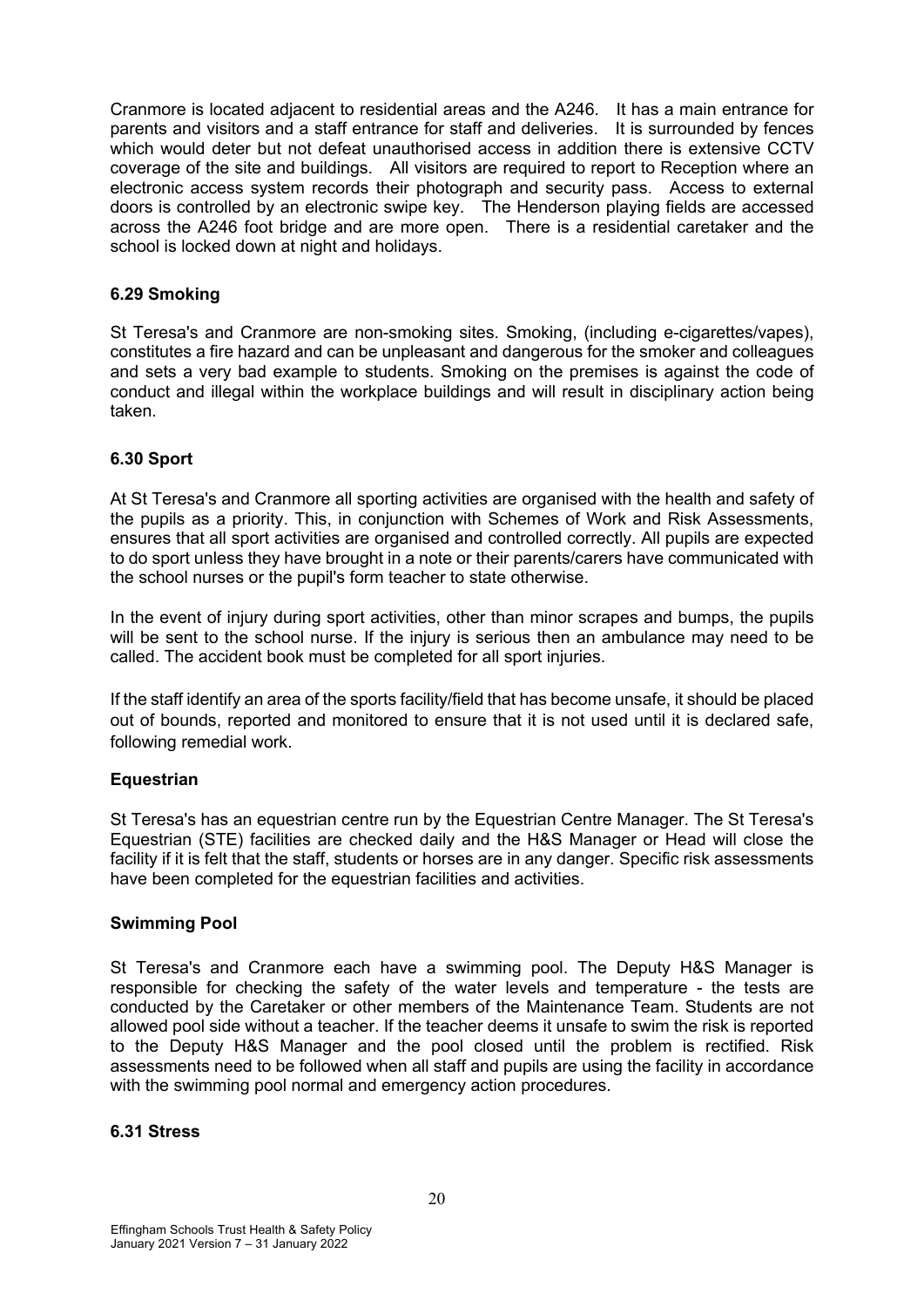The EST is aware of the potential for stress to affect staff and has a policy to address this issue. This can be found in the staff handbook.

As part of a proactive approach, the policy has the following sections:

- a) General Position
- b) Recognizing Stress
- c) Causes of Stress
- d) Strategy for dealing with Stress

The policy considers the effects of stress on staff and ways of ameliorating the situation.

# **6.32 Training**

All members of staff are given training in H&S at their induction. On joining the EST, all employees will be informed of the general health and safety aspects of their employment and of any specific information appropriate to them. Health and Safety are both regarded as being of paramount importance and all staff will be required to read the EST's Health and Safety Policy.

Additional training and guidance as to specific requirements will be given either by reference to this H&S policy or by other means as deemed appropriate. Where necessary external catering and cleaning contractors provide specific to task training as required. It may be necessary at times for contract staff to attend training provided by the EST such as safeguarding or induction training. In all cases the training will be adequate such that, following training, staff will be competent to carry out the tasks for which they have been engaged. Equestrian staff are trained by the Equestrian Director, Yard Manager, Chief Instructor and the Equestrian team.

All employees will be informed about and trained in health and safety matters including exposure to any identified risks. Such information and training will be given in the event of there being a change in circumstances affecting health and safety, and otherwise will be adapted and repeated periodically where appropriate.

All pupils will be trained in the fire evacuation procedures through their teacher and also through regular practices.

#### **6.33 Violence to Staff**

The EST is aware of its responsibilities with respect to protecting its staff from acts of violence either from pupils, parents or any other visitor on the school's premises and have provided teachers and boarding staff with de-escalation of conflict training.

#### **6.34 Waste Disposal**

The disposal of non-hazardous waste and cardboard, business and domestic waste is contracted out to Guildford Borough Council (GBC). Where there is a requirement to dispose of chemicals, sanitary and clinic waste, due account of the provisions of The Environmental Protection Act 1990 and The Control of Pollution Regulations 2001 will be taken and specialist contractors are employed.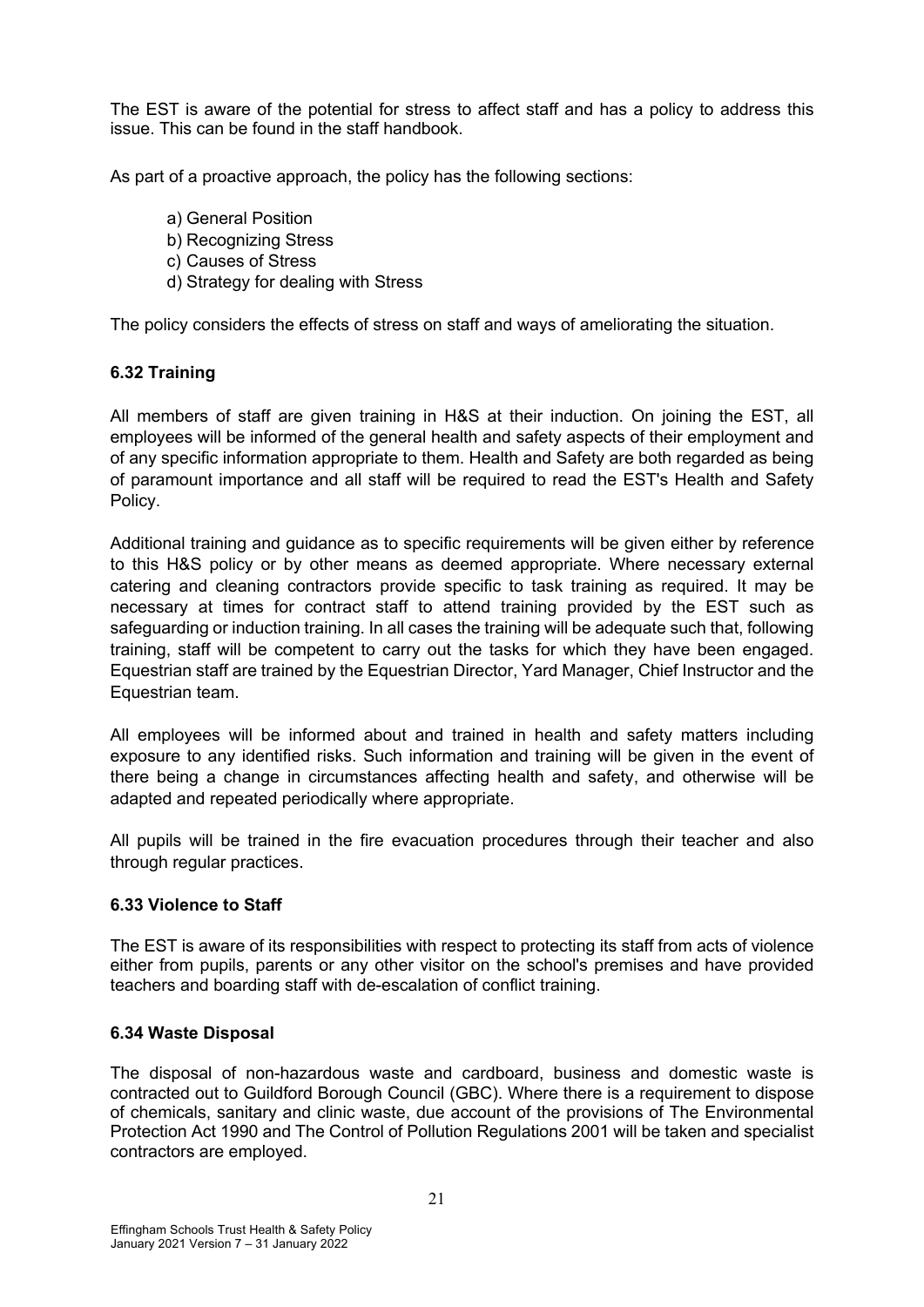# **6.35 Working at Height**

The EST is aware of the requirement to control work at height in order to comply with the requirements of The Work at Height Regulations 2005. The regulations apply to all work at height where there is a risk of a fall that may cause injury and there is no minimum height at which they become effective. They apply to all access equipment which covers ladders and stepladders as well as more advanced equipment such as scaffolding and mobile access equipment. In order to ensure that the EST complies with these regulations, the following will be taken into account:

- a) working at height will be properly planned and organised;
- b) those involved in working at height will be properly trained and competent;
- c) a risk assessment will be carried out to establish the correct access equipment;
- d) equipment for work at height will be properly inspected and maintained. In addition, risks due to work on or near fragile surfaces will be properly controlled.

The EST will further comply with the Work at Height Regulations by taking account of the following:

- a) avoiding working at height if reasonable to do so;
- b) using work equipment or other measures to prevent falls where work at height cannot be avoided;
- c) where the risk of a fall cannot be eliminated, using work equipment or other measures to minimise the distance and consequences of a fall.

# **7.0 DEALING WITH A HEALTH AND SAFETY EMERGENCY**

The EST is aware that an unexpected health and safety emergency can cause major disruption to its activities and can also affect the EST's image and standing within the community if the situation is not handled in an appropriate way. In order to meet this potential eventuality and to ensure that the school and its staff are as prepared as it is possible to be, the EST has devised crisis management and emergency evacuation procedures. These detail actions that various members of staff need to take, to ensure that the emergency is dealt with in an appropriate and professional way, in order to allow the school to return to normal as soon as possible.

Refer to: Critical Incident Management policy

# **8.0 EXTERNAL HEALTH AND SAFETY ADVISORS**

The EST uses external consultants to monitor certain areas of health and safety compliance within the school covering:

- structural surveyors are retained to give advice on the external fabric of the school;
- engineers monitor and service the school's plant and equipment;
- all gym and playground equipment, where necessary, is serviced;
- the Local Authority Environmental Health Officer inspects the catering and cleaning of the premises. This is organised by the Catering Manager;
- pest control companies will inspect and organise pest control within the schools through a programme of planned preventative checks and measures;
- professional fire safety assessment is undertaken annually;
- in addition to weekly fire alarm tests, the alarm system, together with smoke detectors, emergency lighting and extinguishers are tested annually by a qualified contractor;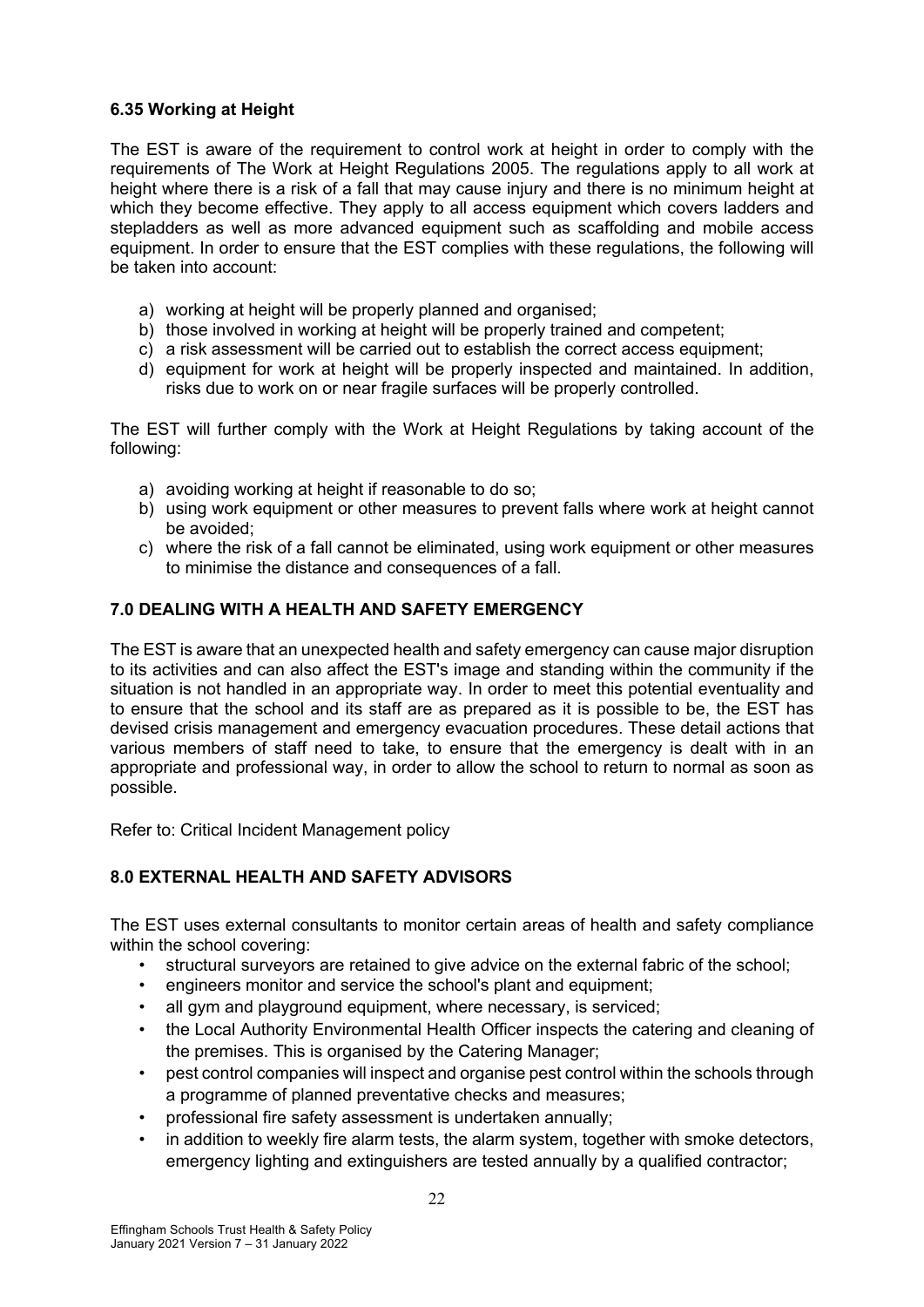- an external legionella risk assessment has been carried out and is controlled and maintained through a programme of planned preventative maintenance and checks;
- the school maintains an asbestos register and the Facilities and Estates Supervisor is responsible for ensuring this is kept up to date. An asbestos check is carried out before any major work takes place. A refurbishment and demolition survey will be performed on any specific location where refurbishment and development is planned;
- qualified electrical engineers will inspect and maintain electrical installations within the school. NICEIC qualified electrical engineers are used to maintain and inspect electrical installations all of which are RCB protected and meet the requirements of BS 7671 IEE wiring regulations. There are current electrical test certificates for all areas of the school;
- all work on school boilers and appliances are carried out by registered Gas Safe or Oil specific engineers:
- all lighting protection and earthing conforms to BS 6651-1999 or BS EN 62305. It is tested annually by a specialist contractor;
- a qualified Planning Supervisor is used in order to ensure compliance with the Construction Design Management (CDM) Regulations 1994 whenever major work is undertaken;
- the Equestrian facility is Approved formally annually by the British Horse Society (BHS), the Association of British Riding Schools (ABRS) and the Pony Club. It also has its annual Riding School License check from Guildford Borough Council. All four organisations undertake regular on-site inspections, which between them cover a broad range of aspects of health and safety in significant detail.

#### **9.0 MONITORING POLICY**

The H&S policy will be monitored on an ongoing basis by the Director of Operations and by the H&S Committees. The policy is reviewed annually and is signed off by the Co-Chairs of Governors at the AGM in March each year.

**Amended**: VLO 1 September 2020 **Reviewed and Updated:** VLO RMO SNO 25 Jan 2021 **Reviewed:** F&GP Committee 11th February 2020, F&GP 9 Feb 2021 **Endorsed and Accepted**: Full Governors AGM 10 March 2020, Full Governors AGM March 2021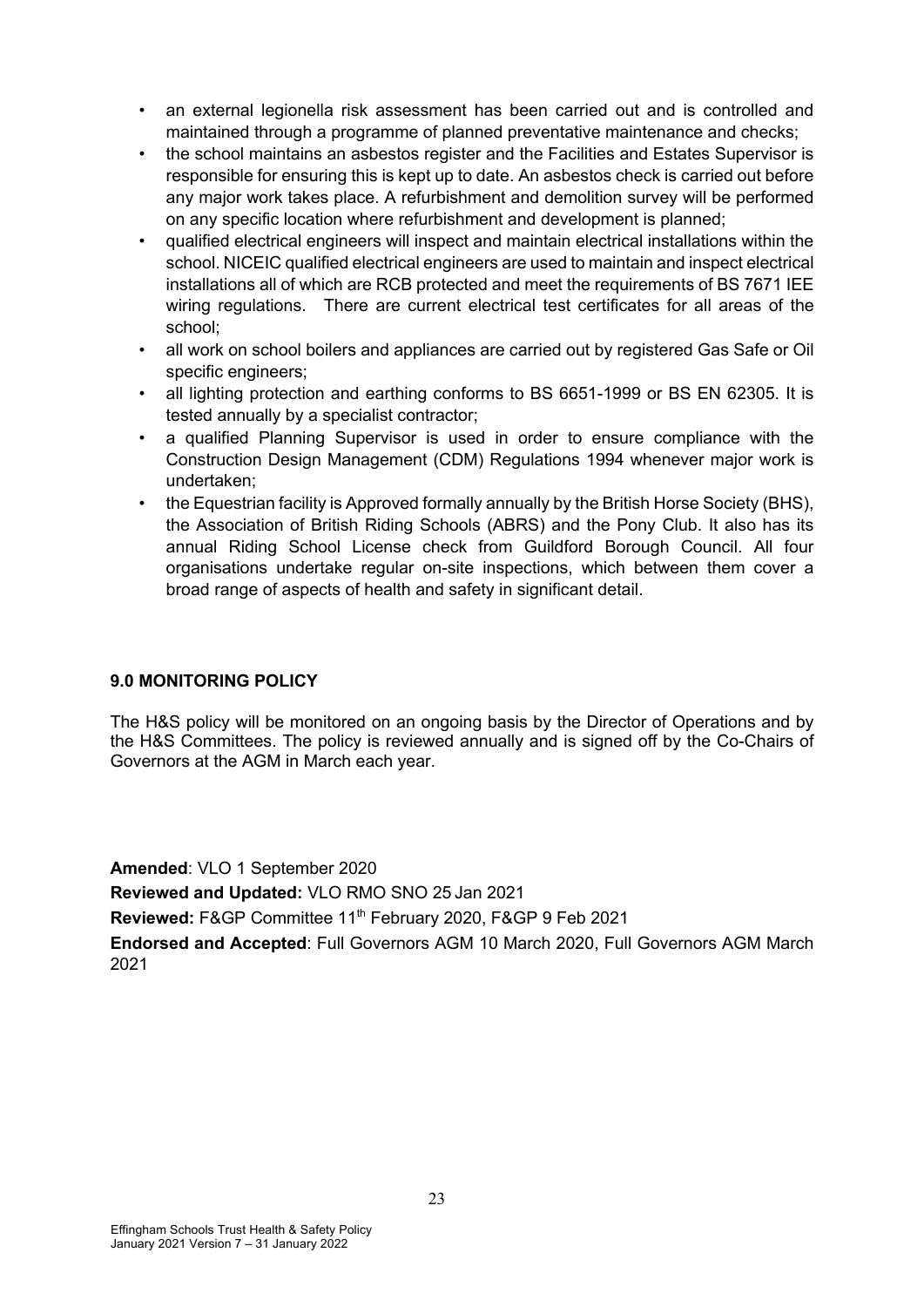# **HEALTH AND SAFETY POLICY STATEMENT FOR EMPLOYEES**

Health and Safety at Work Act 1974

This is the Health and Safety Policy Statement of

# Effingham Schools Trust

Our statement of general policy is:

- to provide adequate control of the health and safety risks arising from our work activities, to protect our stakeholders (pupils, staff, parents, contractors and other visitors) using our buildings who may be affected by our activities;
- to consult with our stakeholders on matters affecting their health and safety, to provide and maintain safe plant and equipment, to ensure safe handling and use of substances, to provide information, instruction and supervision for our stakeholders, to ensure all stakeholders are competent to do their tasks and to give them adequate training to prevent accidents and cases of work-related ill health, to maintain safe and healthy working conditions, to review and revise this policy as necessary at regular intervals.

(signed) (Co-Chairs of Governors)

Date ....................................... Review date .......................

# **RESPONSIBILITIES**

Overall and final responsibility for health and safety is that of:

• The Co-Chairs of Governors

Day to day responsibility for ensuring this policy is put into practice is delegated to:

• The Executive Head and the Heads of Cranmore and St Teresa's Senior and Prep **Schools**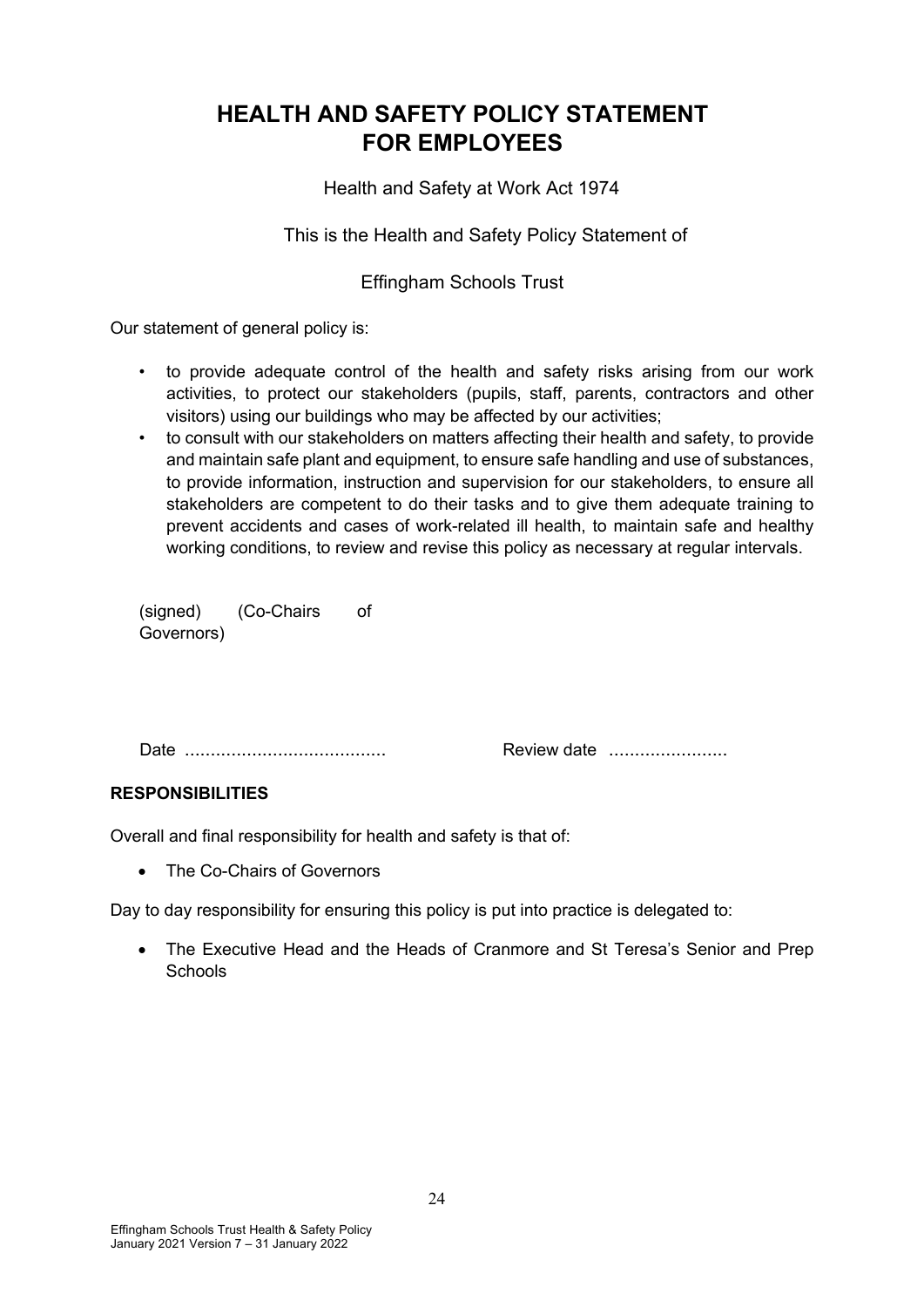# **HEALTH AND SAFETY RISKS**

Risk assessments will be undertaken by:

• H&S Manager

The findings of the risk assessments will be reported to:

• The Head and the Health and Safety Committee

Action required to remove/control risks will be approved by the H&S Manager who will be responsible for ensuring the action required is implemented and will check that the implemented actions have removed/reduced the risks.

Assessments will be reviewed by:

• H&S Committee meetings

# **CONSULTATION WITH EMPLOYEES**

Employee representatives are members of the H&S Committee who:

- review recent risk assessments
- review the actions taken to remedy any identified risks

Consultation with employees will take place:

• annually at an appropriate staff meeting

# **SAFE PLANT AND EQUIPMENT**

The responsibility for identifying all equipment/plant needing maintenance is.

• Facilities and Estates Supervisor St Teresa's (Deputy H&S Manager) or Facilities Supervisor Cranmore (Deputy H&S Manager).

The responsibility for ensuring that all identified maintenance is implemented is:

• Facilities and Estates Supervisor St Teresa's (Deputy H&S Manager) or Facilities Supervisor Cranmore (Deputy H&S Manager)

Portable electrical equipment is tested annually by:

• External contractors

Any problems found with plant/equipment should be reported to:

• Facilities and Estates Supervisor St Teresa's (Deputy H&S Manager) or Facilities Supervisor Cranmore (Deputy H&S Manager)

#### **SAFE HANDLING AND USE OF SUBSTANCES**

• H&S Manager/Facilities and Estates Supervisor St Teresa's (Deputy H&S Manager) or Facilities Supervisor Cranmore (Deputy H&S Manager) /Cleaning Supervisor/Science